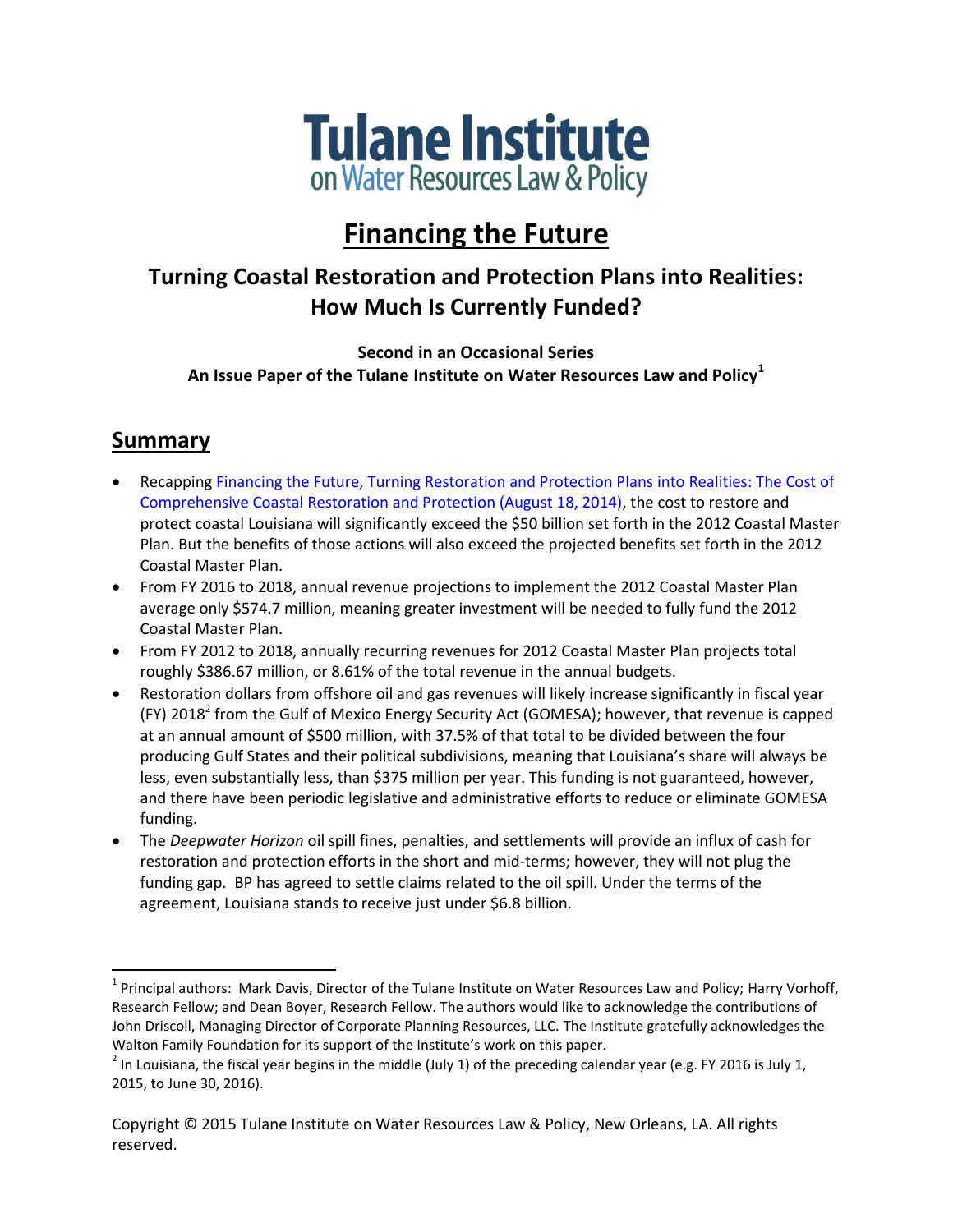- The federal assistance that Orleans, Jefferson, and St. Tammany Parishes are receiving for internal drainage infrastructure will not likely be extended to other coastal Parishes, given the increasing infrastructure needs across the country and decreased overall funding for such projects.
- The operation and maintenance costs for flood risk reduction infrastructure, which is largely supported by local millages, will continue to rise as more segments of the flood risk reduction system are completed.

# **Introduction**

The existential threats of sinking lands, rising seas, and more intense flood events facing coastal Louisiana have been well documented and recognized as matters of local, state, and national importance.<sup>3</sup> In response, all levels of government and the private sector have shown support, in one way or another, for finding and implementing solutions. Consensus has amassed around a "multiple lines of defense"<sup>4</sup> approach that integrates wetlands restoration with structural (i.e. public infrastructure projects like levees) and nonstructural (i.e. risk reduction measures implemented on an individual property scale) flood protection. The question now is how to finance these multiple lines of defense.

Louisiana's 2012 Comprehensive Master Plan for a Sustainable Coast (the "2012 Coastal Master Plan") embraces the multiple lines of defense approach, or as the state terms it "integrated coastal protection."<sup>5</sup> While certainly the most robust plan for protecting and restoring the coast and its communities to date, the scope of the 2012 Coastal Master Plan is limited by the state and federal funding reasonably expected over the course of its fifty year implementation period. At its core, the 2012 Coastal Master Plan is a prioritization of projects that are expected to have the most impact on coastal communities and the natural environment, given a limited supply of funds. 6

While the 2012 Coastal Master Plan is a good start it cannot, and will not, fix everything. Furthermore, it openly and explicitly excludes from its scope several vital responsibilities related to the sustainability of the coast and its communities. These exclusions include navigation channel bank maintenance, Mississippi River Gulf Outlet (MRGO) ecosystem restoration, the operation, maintenance, and rehabilitation of certain flood risk reduction

 $\overline{\phantom{a}}$  $^3$  Louisiana's Coastal Protection and Restoration Authority. Louisiana's Comprehensive Master Plan for a Sustainable Coast, 20 (2012). Available a[t issuu.com/coastalmasterplan/docs/coastal\\_master\\_plan](file:///C:/Users/waterlaw/AppData/Roaming/Microsoft/Word/issuu.com/coastalmasterplan/docs/coastal_master_plan-v2%3fe=3722998/2447530)[v2?e=3722998/2447530.](file:///C:/Users/waterlaw/AppData/Roaming/Microsoft/Word/issuu.com/coastalmasterplan/docs/coastal_master_plan-v2%3fe=3722998/2447530)

<sup>4</sup> John Lopez et al., Comprehensive Recommendations Supporting the Use of the Multiple Lines of Defense Strategy to Sustain Coastal Louisiana (2008). Available a[t http://www.saveourlake.org/PDF](http://www.saveourlake.org/PDF-documents/MLODSreportFINAL-12-7-08with-comments.pdf)[documents/MLODSreportFINAL-12-7-08with-comments.pdf.](http://www.saveourlake.org/PDF-documents/MLODSreportFINAL-12-7-08with-comments.pdf)

 $^5$  La. Rev. Stat. § 49:214.2(11).

 $^6$  The Louisiana Coastal Protection and Restoration Authority and its partners will not attempt to recreate the coast of the twentieth century; rather, they will strive to "fashion a new landscape that will support viable natural and human communities into the future." See 2012 Coastal Master Plan, 36. With \$50 billion in 2010 constant dollars over the next fifty years, or about \$91.7 billion when adjusted for future inflation, curbing coastal land loss and reducing risk to communities is possible. If the budget is doubled, more projects in the 2012 Coastal Master Plan would be implemented, creating a net land gain by 2041 and continuing to build on or sustain this progress beyond 2061.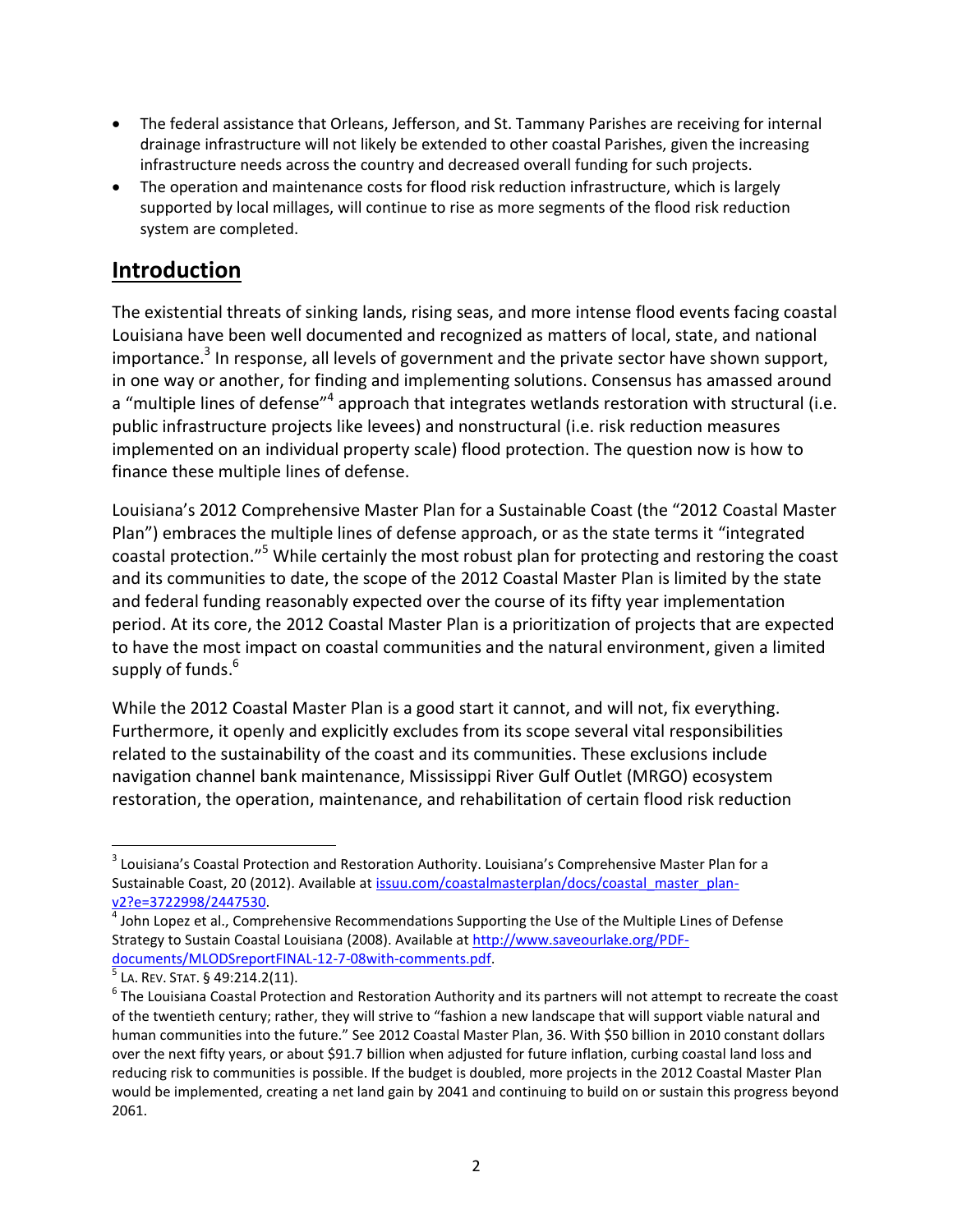infrastructure, and rainwater (and related subsidence) management within polders.<sup>7</sup> Undertaking these additional responsibilities will require resources beyond those called for in the 2012 Coastal Master Plan.

The degree to which these multiple lines of defense are implemented largely depends on civic and political will and funding. The general challenge of getting and keeping civic and political will is beyond the scope of this paper. The reality, however, is that funding decisions are reflections of that will, and that needs to be kept very much in mind. With a total price tag upwards of \$100 billion over fifty years, a better understanding of the funding currently available must be developed. This white paper aims to help that development by first looking at the funding and spending pursuant to the 2012 Coastal Master Plan and then looking into the funding and spending for those responsibilities outside the 2012 Coastal Master Plan.

# **2012 Coastal Master Plan – Available Funds**

The Louisiana Coastal Protection and Restoration Authority ("LACPRA") grounded the scope of the 2012 Coastal Master Plan on current and future revenues that have "a good chance of coming to the state from various state and federal sources between now and 2061."<sup>8</sup> The LACPRA estimated this revenue to be between \$20 and \$50 billion (in 2010 constant dollars), meaning the annual implementation budget between 2012 and 2061 will range between \$400 million and \$1 billion.<sup>9</sup> The LACPRA chose \$50 billion as the minimum fifty-year budget because any less would be insufficient to curb land loss and protect communities.<sup>10</sup> Despite this recognition, the 2012 Coastal Master Plan labels the \$50 billion budget as a "high funding level," as compared to the "low funding level" of \$20 billion, $^{11}$  signaling the uncertainty of the LACPRA's ability to secure \$50 billion for the 2012 Coastal Master Plan.

As explained in the first installment of this series, even \$1 billion in yearly revenue will be too little to maintain coastal lands in their current state. Certainly, infusions of cash in the wake of disasters – like the federal dollars that flowed to the region after Hurricanes Katrina and Rita, and the private dollars expected as a result of the 2010 *Deepwater Horizon* oil spill – catalyze the implementation of vital coastal restoration and protection projects. Such windfalls, however, are not going to be the panacea that some initially thought. Furthermore, the fact that implementing the 2012 Coastal Master Plan depends to a significant degree on dollars generated by disasters is a major caution flag. Calamity is not a viable financing tool.

 $\overline{a}$ 

 $^7$  The 2012 Coastal Master Plan, on page 93, excludes funding for "MRGO Ecosystem Restoration, federal levees, and navigation channel maintenance." We would like to correct our misinterpretation of this statement in our first report. The 2012 Coastal Master Plan uses "federal levees" to mean those levees that are part of the Mississippi River and Tributaries (MRT) project, which is indeed wholly constructed and rehabilitated by the federal government. Routine operations and maintenance of the MRT, however, is the responsibility of the local entities. See 33 U.S.C. 702(c). The 2012 Coastal Master Plan budget includes operations and maintenance in the cost estimates for its recommended projects. The method for calculating these estimates are discussed below. 8 2012 Coastal Master Plan, 93.

 $^9$  Id.

 $10$  Id.

 $11$  2012 Coastal Master Plan, Appendix B, B-15.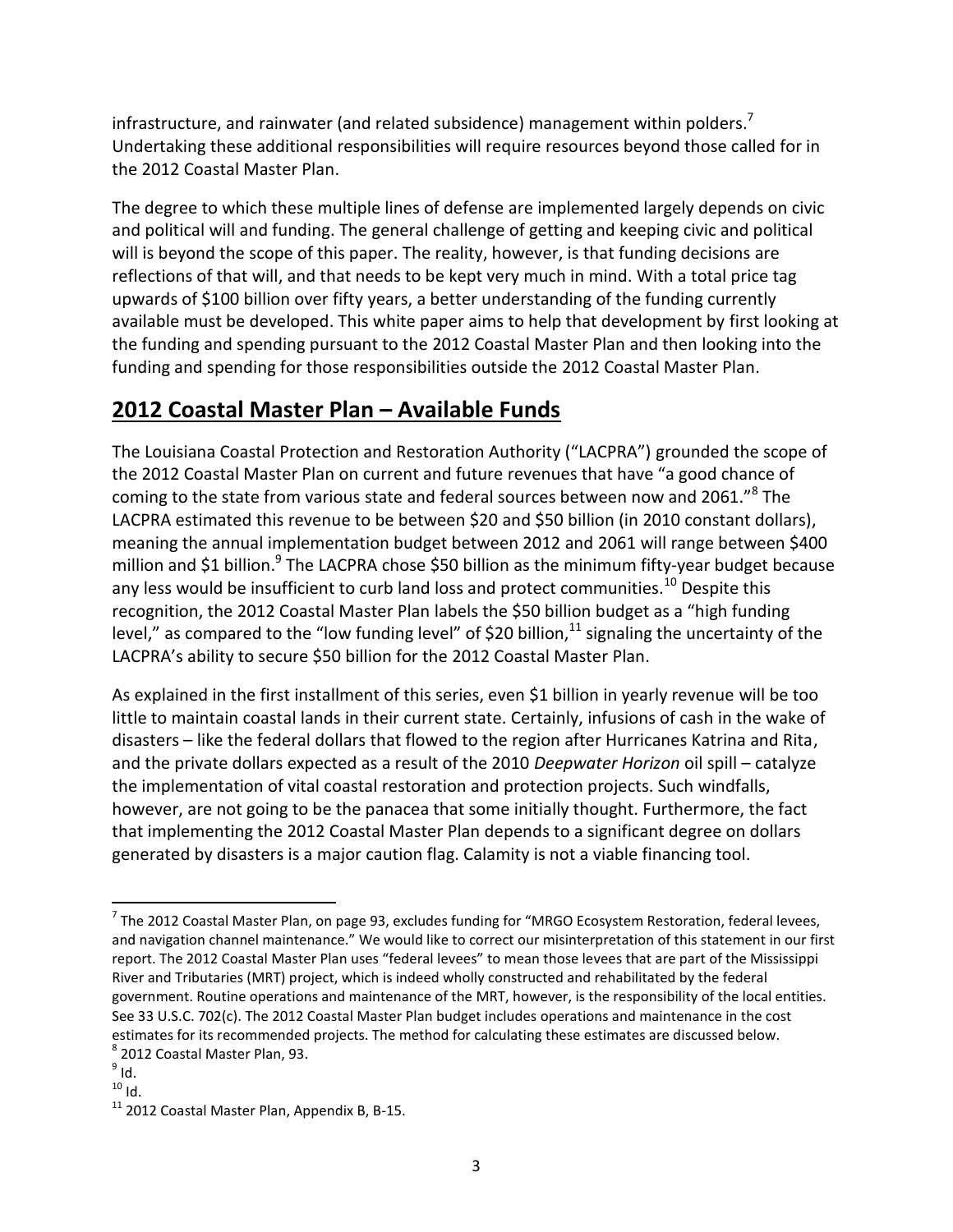#### **What the Annual Plans Tell Us, and What They Do Not**

The \$50 billion budget is split into three planning periods: \$26 billion in the first twenty years, \$15 billion in the next twenty years, and \$9 billion in the last ten years.<sup>12</sup> Underscoring the urgency for action, this is a front-heavy spending plan with an average of \$1.3 billion (in 2010 constant dollars) per year between 2012 and 2032.

Since the 2012 Coastal Master Plan does not detail the various sources of funding it identifies, an understanding of the Plan's financial footing starts with the LACPRA's annual plans.<sup>13</sup> In addition to the submission of an updated Master Plan every five years, the LACPRA is required to develop and submit to the legislature an annual coastal protection plan.<sup>14</sup> Constituting the short-term analogue to the fifty-year Master Plan, each annual plan must "include at least a three-year projection of funding available for projects and programs related to integrated coastal protection, including but not limited to relevant public or private funding sources."<sup>15</sup>

In the years since the 2012 Coastal Master Plan was published, the LACPRA has yet to bring in enough revenue in any year to meet its mark of \$1.3 billion in either 2010 nominal or real dollars.<sup>16</sup> Looking at just the first year's revenue projection in each of the annual plans from FY 2012-2016 (therefore, excluding the revenue projections for the subsequent two years in each annual plan), the average annual revenue is \$729.62 million.<sup>17</sup> If we look at each annual plan's projected three-year revenues from FY 2012-2016, the average total for each three year period is only \$1.476 billion, which breaks down into average annual revenue of just \$492.1 million. $^{18}$ In either case, the average annual revenue is well short of the \$1.3 billion expenditure mark.

Factoring in an annual inflation rate of 2.3 percent,  $19$  the purchasing power of the LACPRA's revenues will diminish over the course of the 2012 Coastal Master Plan's fifty-year implementation period. This reduction is, in part, the result of the most significant revenue streams not increasing with inflation. Revenue-sharing through GOMESA has a hard-number cap that is not indexed to the inflation rate.<sup>20</sup> The same is true for Clean Water Act fines resulting from the *Deepwater Horizon* oil spill.<sup>21</sup>

 $20$  Pub. Law 109-432 §105(f).

 $\overline{\phantom{a}}$  $^{12}$  Id.

 $13$  This report relies on cost estimates used in the annual plans. The methodology used to set those cost estimates is not clear and we offer no opinion on their completion or accuracy.

<sup>14</sup> LA. REV. STAT. § 49: 214.5.3.

<sup>15</sup> LA. REV. STAT. § 49: 214.5.3(A)(2).

 $16$  The closest was the FY 2013 Annual Plan, which projected revenue of \$923,140,959 in 2013.

<sup>17</sup> {FY 2012 (\$395M) + FY 2013 (\$923.14M) + FY 2014 (\$721.05M) + FY 2015 (\$725.48M) + FY 2016 (\$883.46M)}/5 = \$729.62M.

<sup>18</sup> {FY 2012-2014 (\$848.35M) + FY 2013-2015 (\$1,602.54M) + FY 2014-2016 (\$1,577.47M) + FY 2015-2017 (\$1,629.03M) + FY 2016-2018 (\$1,724.11M)}/5 = \$1,476.3M; \$1,476.3M/3 = \$492.1M.

<sup>19</sup> 2.3% is the average rate for the period 2005-2014. See Bureau of Labor Statistics, CPI Detailed Report, Data for January 2015, 94. Available online at [http://www.bls.gov/cpi/cpid1501.pdf.](http://www.bls.gov/cpi/cpid1501.pdf)

<sup>&</sup>lt;sup>21</sup> To be clear, pursuant to the Federal Civil Penalties Inflation Adjustment Act of 1990 (28 U.S.C. §2461 note), EPA periodically adjusts civil penalty schedules to keep up with increases in cost of living and thereby maintain the degree of deterrence. Civil monetary penalties were most recently adjusted for inflation at the end of 2013; however, the schedule attaches to the date of violation (28 U.S.C. 2461 note, §4). The previous schedule,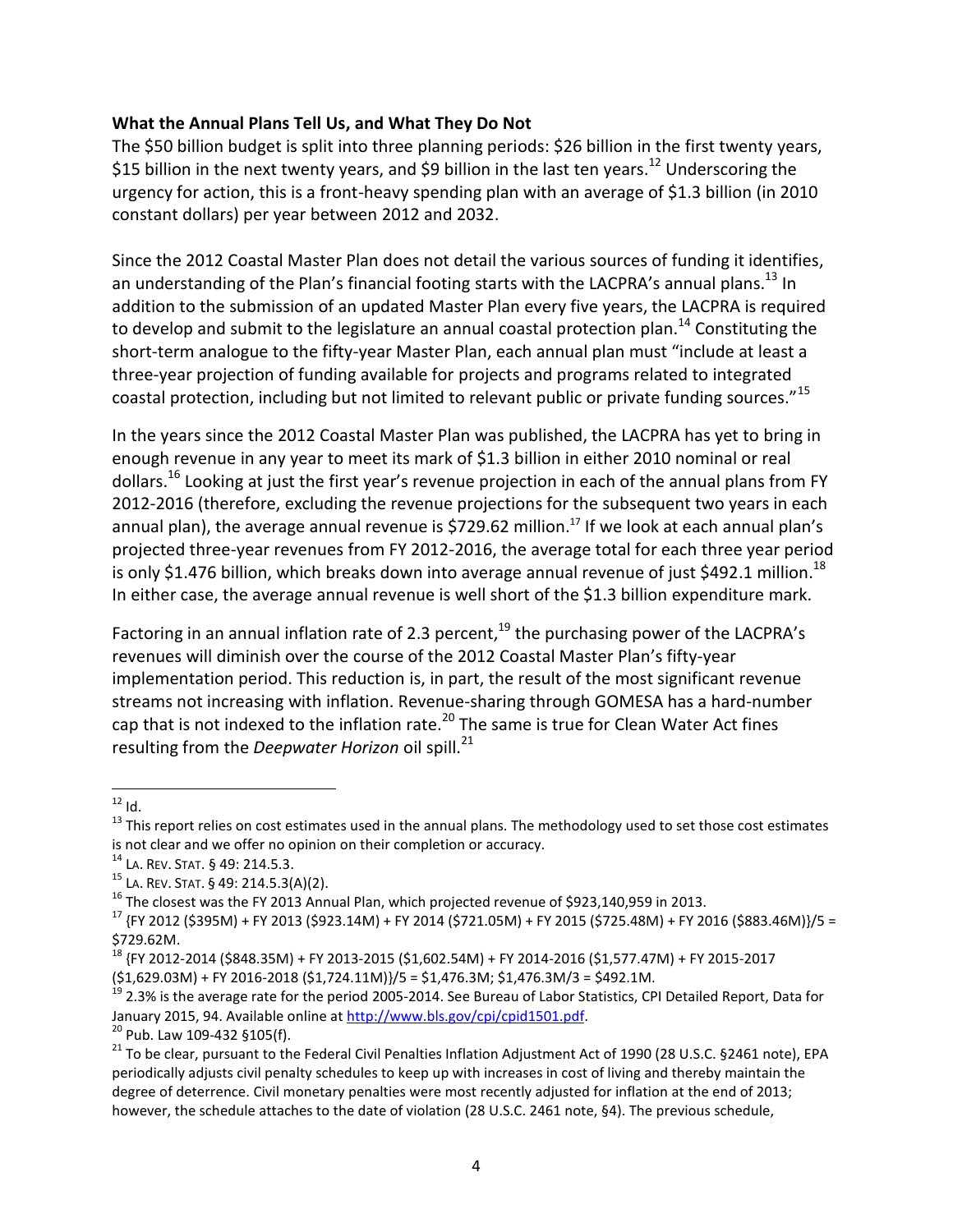The lack of overall revenue generation to date and inflation's impact on this revenue should be disconcerting; the dearth of *recurring* revenue sources, however, may be of greater concern. Only three of the fifteen sources are recurring - GOMESA, DOTD interagency transfers, and statutory dedications of state revenues from mineral exploration and production to the Coastal Protection and Restoration (CPR) Trust Fund.<sup>22</sup> The revenues from these three sources compose only 8.61 percent of the total projected revenues from FY 2012-2018.<sup>23</sup> The balance is comprised of funding identified as one-time sources; however, we will break this down into "quasi-recurring" revenue and truly one-time sources.

# **Recurring Sources**

Reliable streams of recurring revenue allow government entities to look beyond the current budget cycle when planning capital projects. Recurring revenue can also be leveraged to meet debt service obligations for the bonding of coastal protection and restoration projects. With the addition of GOMESA Phase II receipts, FY 2018 recurring revenue sources dedicated to Louisiana coastal restoration – GOMESA, CPR Trust Fund Annual Revenue, and DOTD Interagency Transfers – are projected to total only \$172.4 million.<sup>24</sup> Assuming future GOMESA revenues and DOTD Interagency Transfers continue at the projected FY 2018 amounts and future CPR Trust Fund Annual Revenues equal the average from FY 2012-2016 through 2061, these revenue streams will have funded roughly \$7.91 billion of the 2012 Coastal Master Plan, or 8.62 percent of the inflation-adjusted \$91.693 billion total implementation budget.<sup>25</sup>

### **Gulf of Mexico Energy Security Act of 2006 (GOMESA)**

GOMESA is a federal law that mandates the sharing of revenues from Outer Continental Shelf (OCS) mineral leases with the four oil and gas producing Gulf Coast States and their coastal

therefore, is applied to penalties related to the *Deepwater Horizon* spill (40 C.F.R. 19.4). While interest begins to accrue on the date of the entry of a judgment in district court until the judgment is paid (see 28 U.S.C. 1961(a)), inflation will not be factored post judgment.

 $^{22}$  FY 2012 Annual Plan, ix; FY 2013 Annual Plan, 7; FY 2014 Annual Plan, 5; FY 2015 Annual Plan, 5; FY 2016 Annual Plan, 3. 23

|                          | 2012           |    | 2013        |    | 2014        |    | 2015          |     | 2016           |    | 2017        |    | 2018           |    | 2012-2018     |
|--------------------------|----------------|----|-------------|----|-------------|----|---------------|-----|----------------|----|-------------|----|----------------|----|---------------|
| <b>GOMESA</b>            | $222.725$ S    |    | 222,725     | Ŝ  | 80,775      | \$ | $80,775$ \$   |     | $80,775$ \$    |    | 80,775      | Ŝ  | 140,000,000    | -Ś | 140,768,550   |
| <b>DOTD</b>              | $4.000.000$ \$ |    | 4,000,000   | Ŝ  | 4,000,000   | Ś  | 4.000.000     | -\$ | $4,000,000$ \$ |    | 4,000,000   | Ŝ. | $4.000.000$ \$ |    | 28,000,000    |
| <b>CPR</b>               | 32,622,357     | Ŝ. | 33,971,465  | Ŝ. | 34,277,097  |    | 33, 131, 175  |     | 27,600,000     |    | 27,900,000  | Ŝ  | 28,400,000     | S. | 217,902,094   |
| <b>Total Recurring</b>   |                |    |             |    |             |    |               |     |                |    |             |    |                |    |               |
| Revenue                  | 36,845,082     | S. | 38,194,190  | Ŝ  | 38,357,872  |    | 37,211,950    |     | 31,680,775     | S. | 31,980,775  | Ś  | 172,400,000    | Ŝ  | 386,670,644   |
|                          |                |    |             |    |             |    |               |     |                |    |             |    |                |    |               |
| <b>Total Revenue</b>     | 395,033,609    | Ŝ  | 923,140,959 | Ś  | 721,049,753 |    | \$725,480,021 | S.  | 883,463,278    |    | 428,010,350 | Ś  | 412,635,983    | \$ | 4,488,813,953 |
|                          |                |    |             |    |             |    |               |     |                |    |             |    |                |    |               |
| <b>Recurring revenue</b> |                |    |             |    |             |    |               |     |                |    |             |    |                |    |               |
| as percentage of         |                |    |             |    |             |    |               |     |                |    |             |    |                |    |               |
| total                    | 9.33%          |    | 4.14%       |    | 5.32%       |    | 5.13%         |     | 3.59%          |    | 7.47%       |    | 41.78%         |    | 8.61%         |

Source: FY2012-2016 Annual Plans.

<sup>24</sup> FY 2016 Annual Plan, 3.

 $\overline{a}$ 

<sup>25</sup> GOMESA (\$140,768,550 +\$140,000,000\*43) + DOTD Transfers (\$4,000,000\*50) + CPR Trust Fund

(\$217,092,094/7\*50) = \$7,911,426,364. For inflation adjustment of total implementation budget, see Appendix A.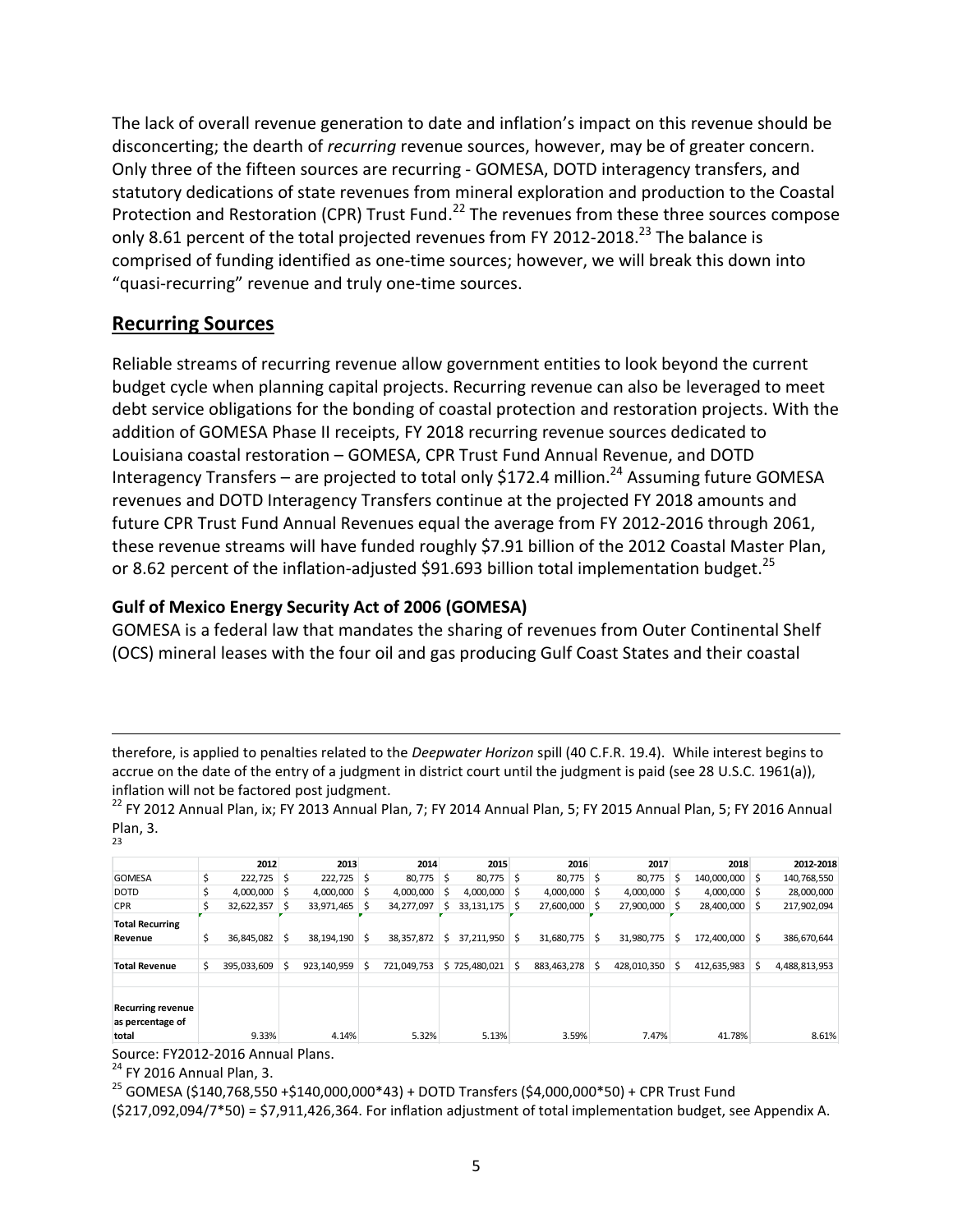political subdivisions.<sup>26</sup> The Gulf producing states and their political subdivisions must use revenues from GOMESA for one or more of the following purposes:

(A) Projects and activities for the purposes of coastal protection, including conservation, coastal restoration, hurricane protection, and infrastructure directly affected by coastal wetland losses. (B) Mitigation of damage to fish, wildlife, or natural resources. (C) Implementation of a federally-approved marine, coastal, or comprehensive conservation management plan; [or] (D) Mitigation of the impact of outer Continental Shelf activities through the funding of onshore infrastructure projects. $^{27}$ 

To demonstrate its intent to use GOMESA revenues for coastal restoration and protection, Louisiana amended its constitution to require that these revenues be deposited in the CPR Trust Fund to be "used only for the purposes of coastal protection, including conservation, coastal restoration, hurricane protection, and infrastructure directly impacted by coastal wetland losses."<sup>28</sup> The state further requires that "[i]n each year, no more than ten percent of the federal revenues received by the state generated from Outer Continental Shelf oil and gas activity be used for the purposes of infrastructure directly impacted by coastal wetlands losses."<sup>29</sup>

GOMESA was broken down into Phase I and Phase II, which apply to different offshore mineral leases and play by different rules. Phase I allows for unlimited sharing of OCS royalties from certain leases. However, the Bureau of Ocean Energy Management (BOEM) expects little development over the first ten years of the Coastal Master Plan. BOEM projects a limited amount of revenue from the Phase I area, and consequently will have little to share with the four Gulf States. Louisiana expects to receive \$80,775 from GOMESA each year through 2017.<sup>30</sup>

Phase II revenue sharing begins in FY 2017. Under GOMESA, Phase II revenues are shared 50 percent, with 37.5 percent going to the four Gulf States and up to 12.5 percent going to the Land and Water Conservation Fund (LWCF).<sup>31</sup> The amount of GOMESA Phase II funds all states and the LWCF can receive is capped at \$500 million per year.<sup>32</sup> BOEM personnel expect Phase II revenues to exceed the amount necessary to reach the cap.<sup>33</sup> Between Phase I and II revenues, Louisiana expects to receive approximately \$140 million a year from GOMESA starting in FY

 $\overline{\phantom{a}}$ 

<sup>32</sup> 30 C.F.R. § 519.412 (2011).

 $^{26}$  Gulf of Mexico Energy Security Act of 2006, 43 U.S.C. § 1331. Available online at http://www.boem.gov/Oil-and-Gas-Energy-Program/Energy-Economics/econ/GOMESA-pdf.aspx.

 $27$  Id. at (d).

<sup>28</sup> LA. CONST. ART. 7, § 10.2.

 $29$  La. REV. STAT. § 49:214.4.5.4(E)(3).

 $30$  FY 2014 Annual Plan, 5; FY 2015 Annual Plan, 5; FY 2016 Annual Plan, 3.

<sup>&</sup>lt;sup>31</sup> On September 30, 2015, Congress allowed the Land and Water Conservation Fund to expire. Congress could reauthorize the fund in the future, but that's far from guaranteed. It is unclear where the 12.5% will go in the absence of the LWCF. U.S. Department of Interior, Statement from Secretary Jewell on the Expiration of the Land and Water Conservation Fund. Available online at https://www.doi.gov/pressreleases/statement-secretary-jewellexpiration-land-and-water-conservation-fund.

<sup>&</sup>lt;sup>33</sup> The BOEM analysis was obtained on November 26, 2012 from the office of U.S. Senator David Vitter and confirmed with BOEM on July 10, 2014 via email.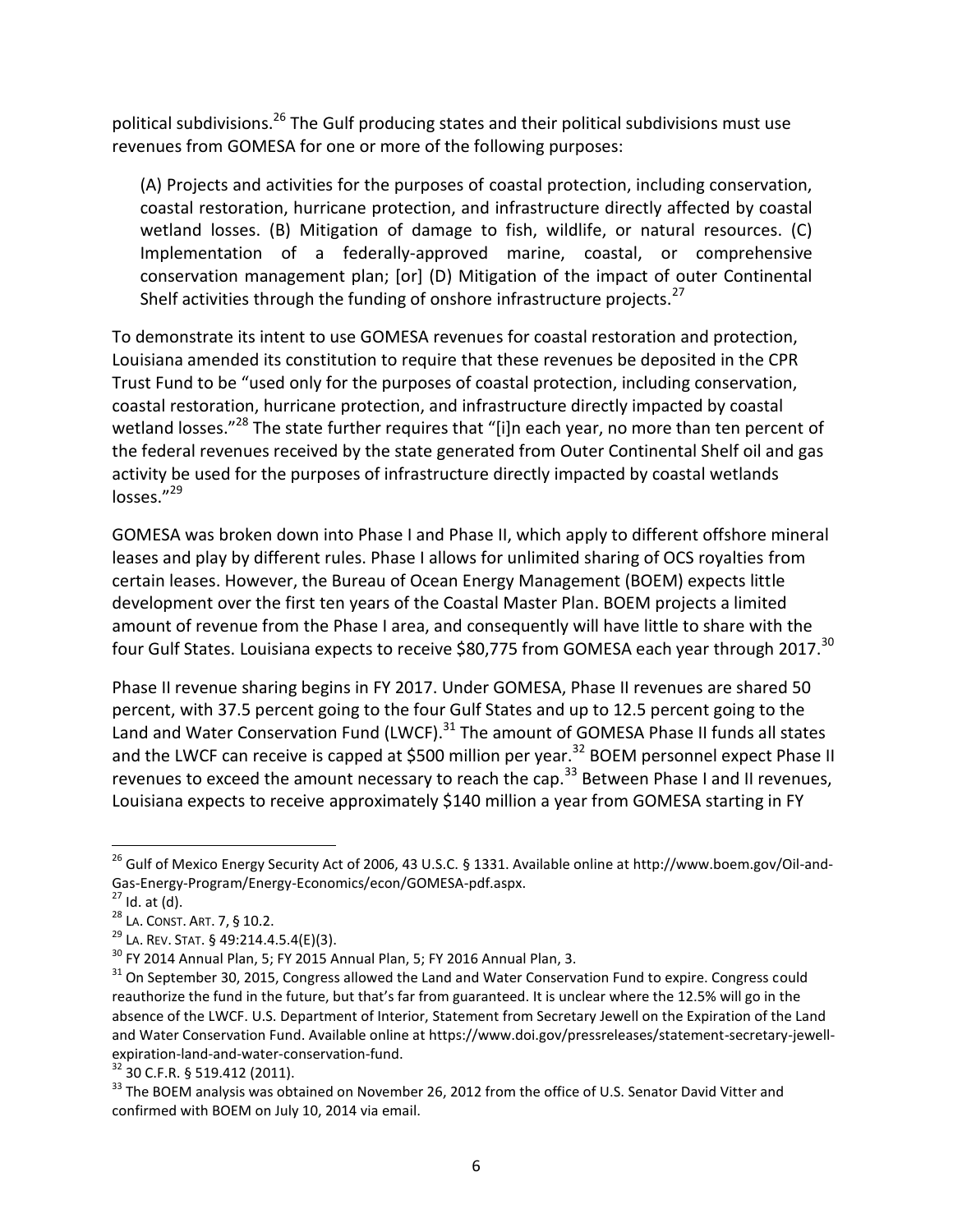2018, $^{34}$  plus an additional \$35 million annually to be shared between nineteen of Louisiana's coastal parishes.<sup>35</sup>

Generally speaking, federally authorized and funded public works projects require that a nonfederal cost-share be provided by the non-federal project sponsor, which is usually a state or political subdivision. GOMESA is silent, however, as to whether the revenues it directs to the four Gulf States and their political subdivisions constitute federal funding for purposes of costsharing requirements for such projects. Elaborating on this statutory silence in its final rule on GOMESA Phase I, the Minerals Management Service ("MMS"), a predecessor of BOEM, stated that "it appears that GOMESA funds may be used to meet a certain Federal program's recipient matching requirement depending on whether or not that specific Federal program's statutory language or guidelines specifically excludes Federal funds from being used by the recipient as matching funds."<sup>36</sup>

If MMS's interpretation is correct, then GOMESA revenues cannot legally be used as the nonfederal match for Coastal Wetlands Planning, Protection and Restoration Act (CWPPRA) projects, as CWPPRA states that "[t]he matching moneys required of a coastal State to carry out a coastal wetlands conservation project shall be derived from a non-Federal source."<sup>37</sup> However, for water resources studies or projects authorized under the Water Resources Development Act (WRDA) of 2007, the non-federal project sponsor may be able to use GOMESA revenues to satisfy the non-federal share of the total project cost.<sup>38</sup> Projects authorized under WRDA 2007 include Morganza to the Gulf and the Louisiana Coastal Area program. 39

Notwithstanding the foregoing, the final word on the use of GOMESA Phase II dollars remains an open point. The Department of the Interior is currently finalizing a rule regulating the distribution and disbursement of Phase II revenues.<sup>40</sup> Of note, these proposed rules make no mention of whether revenues can be used as the non-federal match. $41$ 

 $\overline{\phantom{a}}$  $34$  FY 2016 Annual Plan, 3.

<sup>&</sup>lt;sup>35</sup> If royalties meet or exceed the cap, which Bureau of Energy Management officials and the LACPRA project, Louisiana can expect to receive approximately \$174 million each year. However, Louisiana must share 20 percent of the amounts it receives with nineteen coastal parishes. Thus, starting in FY 2018, Louisiana should begin receiving approximately \$139.2 million a year from GOMESA Phase II plus a continuation of revenues from Phase I leases.

<sup>&</sup>lt;sup>36</sup> Minerals Management Service, Interior Allocation and Disbursement of Royalties, Rentals, and Bonuses – Oil and Gas, Offshore, 73 Fed. Reg. 78622 (December 23, 2008) (to be codified at 30 C.F.R. pt. 219). Available online at http://www.boem.gov/uploadedFiles/BOEM/Oil and Gas Energy Program/Energy Economics/Revenue Sharing AD46\_FR78622.pdf.

<sup>37</sup> 16 U.S.C. § 3954(d)(2).

<sup>38</sup> 33 U.S.C. § 2222.

 $39$  Water Resources Development Act of 2007, PL 110-114, 121 Stat 1041.

<sup>&</sup>lt;sup>40</sup> Minerals Management Service, Interior Allocation and Disbursement of Royalties, Rentals, and Bonuses – Oil and Gas, Offshore, 97 Fed. Reg. 17948 (proposed March 31, 2014) (to be codified at 30 C.F.R. pt. 519). Available online a[t http://www.onrr.gov/Laws\\_R\\_D/FRNotices/PDFDocs/17948.pdf.](http://www.onrr.gov/Laws_R_D/FRNotices/PDFDocs/17948.pdf)

 $41$  Id.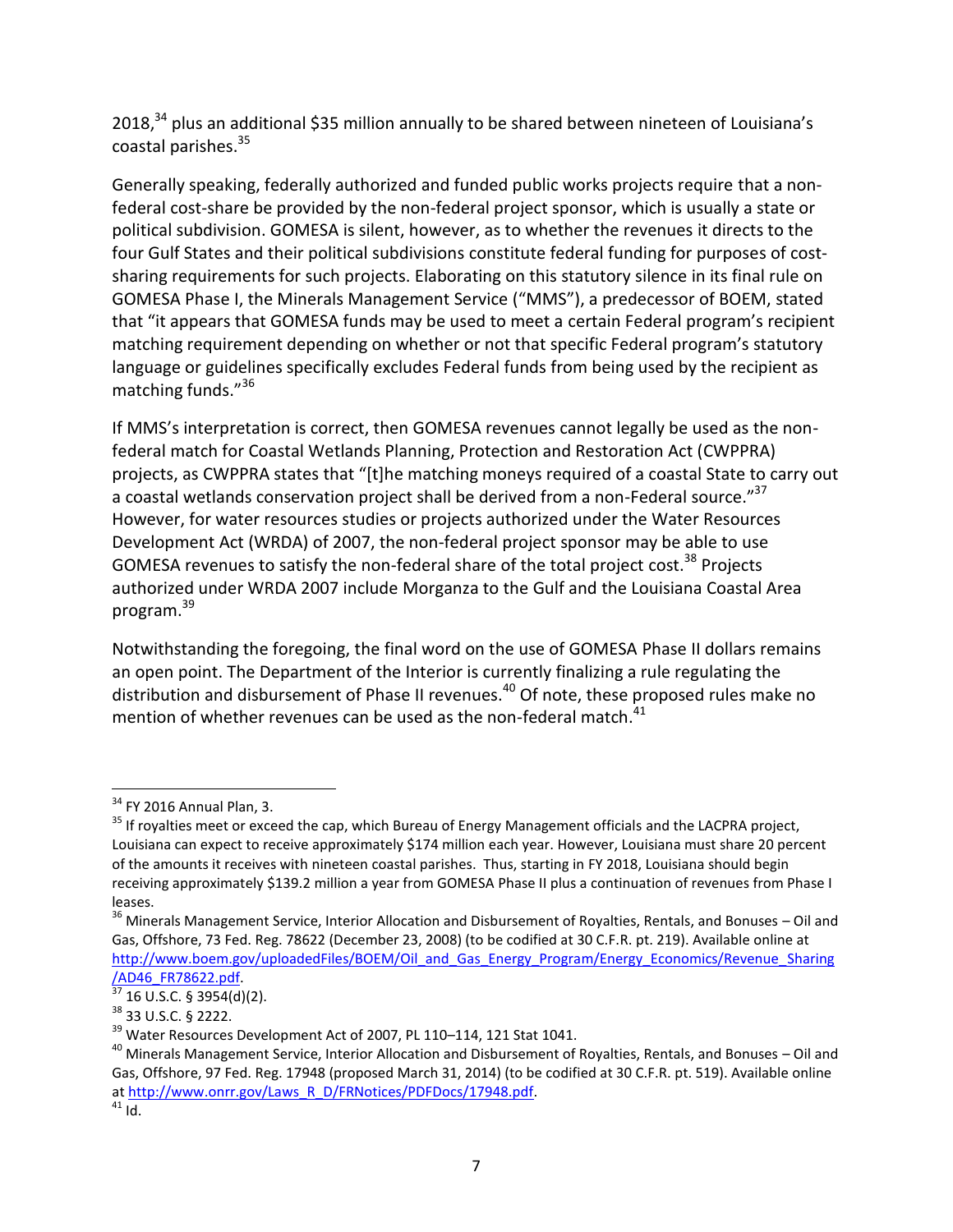While GOMESA is an important component of the coastal restoration financial plan, its capacity is limited. The Phase II leases are capped between 2016 and 2055 at a total of \$500 million per year, which must then be apportioned to the four producing Gulf Coast States and their political subdivisions.<sup>42</sup> This cap is not indexed to the inflation rate, so the purchasing power of Phase II revenues will decrease with inflation. By 2027, the purchasing power of the \$139 million received in 2017 will decline by twenty percent to \$111 million.

The GOMESA funding stream is further limited by several uncertainties. The impact of GOMESA is dependent on the continued dominance of oil and gas as an energy resource worldwide, but the volatility of the global oil and gas market. The increasing market-share of renewable forms of energy threatens GOMESA's full potential over the mid and long-terms. Even in the shortterm, there is cause for concern. A recent oil lease auction in the western Gulf garnered little interest from bidders: "The drop in lease sales today is a clear indicator of unprofitable crude oil prices," Don Briggs, president of Louisiana Oil & Gas Association, said in an issued statement. "As prices are in the \$40 range today, the interest to invest dollars in the Gulf of Mexico is clearly not as appealing as a year ago. $"^{43}$ 

Another threat to GOMESA is legislative. The former U.S. Senator from Louisiana, Mary Landrieu, was the bill's co-sponsor and a major reason for the bill becoming law. Since Landrieu's departure from the Senate in 2014, the Obama administration has proposed to redirect funds from GOMESA to nation-wide programs.<sup>44</sup> While redirecting or repealing GOMESA would require major political capital, the threat exists. Louisiana's lack of control over GOMESA and the oil and gas market has effectively prevented the state from securitizing the future revenues, which is permitted under state law.<sup>45</sup>

#### **Coastal Protection and Restoration (CPR) Trust Fund Annual Revenue**

Originally created in 1989 as the Wetlands Conservation and Restoration Fund and restricted to wetland restoration,<sup>46</sup> the Louisiana CPR Trust Fund exists now to "provide a dedicated, recurring source of revenues for the development and implementation of a program to protect and restore Louisiana's coastal area."<sup>47</sup> The CPR Trust Fund is subject to appropriations by the legislature only for the purposes of integrated coastal protection<sup>48</sup> - such as "hurricane protection or coastal conservation or restoration, and shall include but not be limited to coastal restoration; coastal protection; infrastructure; storm damage reduction; flood control; water resources development; erosion control measures; marsh management; diversions; saltwater intrusion prevention; wetlands and central wetlands conservation, enhancement, and

 $\overline{a}$ 

<sup>&</sup>lt;sup>42</sup> Gulf of Mexico Security Act, 120 Stat. 3001 § 105(f)(1) (Dec. 20, 2006), available at <u>www.boem.gov/Oil-and-Gas-</u> [Energy-Program/Energy-Economics/econ/GOMESA-pdf.aspx.](http://www.boem.gov/Oil-and-Gas-Energy-Program/Energy-Economics/econ/GOMESA-pdf.aspx)

<sup>43</sup> Ken Stickney, *Gulf of Mexico Oil, Lease Sale Draws Little Interest*, The Advertiser (Aug. 19, 2015), http://www.theadvertiser.com/story/money/business/2015/08/19/gulf-mexico-oil-lease-sale-draws-littleinterest/32019449/.

<sup>&</sup>lt;sup>44</sup> Department of Interior Legislative Proposals and Offsetting Collections, DH-61. Available online at [http://www.doi.gov/budget/appropriations/2016/highlights/upload/DH061.pdf.](http://www.doi.gov/budget/appropriations/2016/highlights/upload/DH061.pdf)

<sup>45</sup> LA. ACT 249 (2007 Regular Session).

<sup>46</sup> 1989, La. 2nd Ex. Sess., No. 24, §1, approved Oct. 7, 1989.

<sup>47</sup> LA. CONST ART. VII § 10.2.

<sup>48</sup> LA. REV. STAT. § 49:214.5.4(G).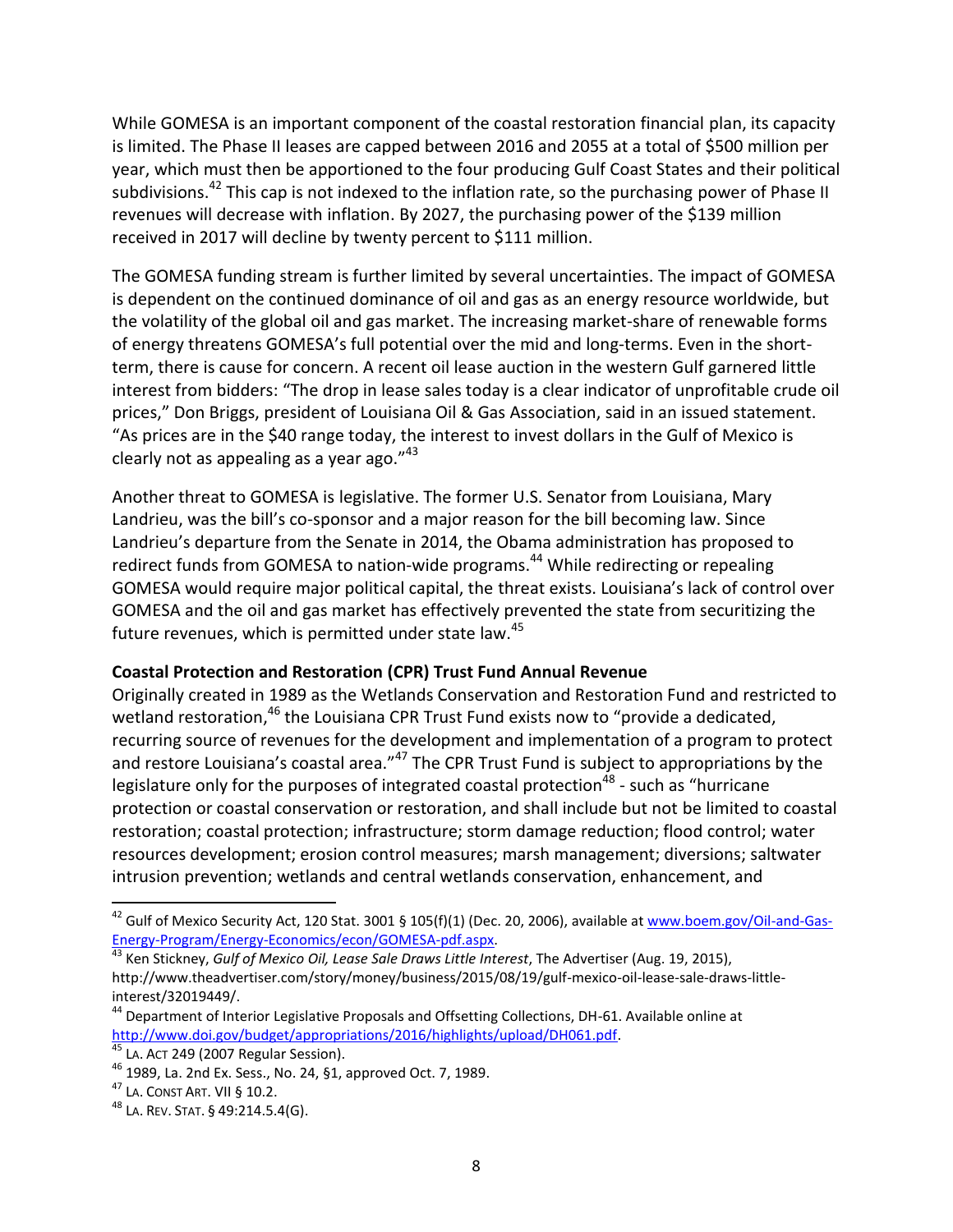restoration; barrier island and shoreline stabilization and preservation; coastal passes stabilization and restoration; mitigation; storm surge reduction; or beneficial use projects."<sup>49</sup>

CPR Trust Fund Annual Revenue refers to annual dedications of revenues from mineral exploration and production that the CPR Trust Fund has received since its creation in 1983.<sup>50</sup> These mineral revenues include severance taxes, royalty payments, bonus payments, and rentals.<sup>51</sup> Each year, after allocations to the Bond Security and Redemption Fund, political subdivisions, and the Education Quality Trust Fund, a minimum of \$5 million from mineral exploration and production must be allocated to the CPR Trust Fund.<sup>52</sup>

Importantly, the balance of these mineral revenues in the CPR Trust Fund (note: exclusive of GOMESA revenues) cannot exceed \$500 million.<sup>53</sup> The balance is defined as those dollars not expended or obligated under an annual plan or otherwise obligated in accordance with law.<sup>54</sup> This \$500 million cap set by the state legislature is actually the minimum allowable cap for such revenues under the Constitutional provision creating the CPR Trust Fund.<sup>55</sup>

Not all deposits to the CPR Trust Fund are included in the "CPR Trust Fund Annual Revenue" line-item in the LACPRA's annual plans. As mentioned above, the state constitutionally dedicated revenues from GOMESA to the CPR Trust Fund. The state also dedicated any reimbursement it receives for costs incurred responding to the *Deepwater Horizon* oil spill, as well as civil penalties it receives from parties liable for the spill for violations under the federal Clean Water Act and certain state laws.<sup>56</sup> Finally, if the state ever securitizes the revenues received from the Master Tobacco Settlement Agreement (i.e. sells bonds that will be serviced by future settlement payments) in order to increase the liquidity of its assets, 20 percent of the revenues received from that securitization will be deposited in the CPR Trust Fund.<sup>57</sup> These three different types of deposits – sourced from GOMESA, *Deepwater Horizon*, and the Master Tobacco Settlement Agreement – are not included in the CPR Trust Fund Annual Revenue figures found in the annual plans.

According to the annual plans from FY 2012 to 2015, this yearly revenue stream for the Coastal Protection and Restoration Fund was expected to remain relatively steady, fluctuating minimally from \$32.6 to \$34.3 million per year.<sup>58</sup> The 2016 annual plan, however, adjusted these numbers down to an average of \$28 million from FY 2016 to 2018.<sup>59</sup>

 $\overline{a}$ 

- <sup>53</sup> LA. REV. STAT. § 49:214.5.4(F).
- <sup>54</sup> LA. REV. STAT. § 49:214.5.4(H).

- <sup>56</sup> LA. REV. STAT. § 49:214.5.4.
- <sup>57</sup> LA. CONST. ART. VII § 10.2.
- <sup>58</sup> FY 2012-2015 Annual Plans.

<sup>&</sup>lt;sup>49</sup> La. Rev. Stat. § 49:214.2(11).

<sup>50</sup> LA. REV. STAT. § 49:214.5.4.

<sup>51</sup> LA. REV. STAT. § 49:214.5.4(B).

 $52$  La. CONST. ART. VII § 10.2(B)(1).

<sup>55</sup> LA. CONST. ART. VII § 10.2(C).

 $59$  FY 2016 Annual Plan.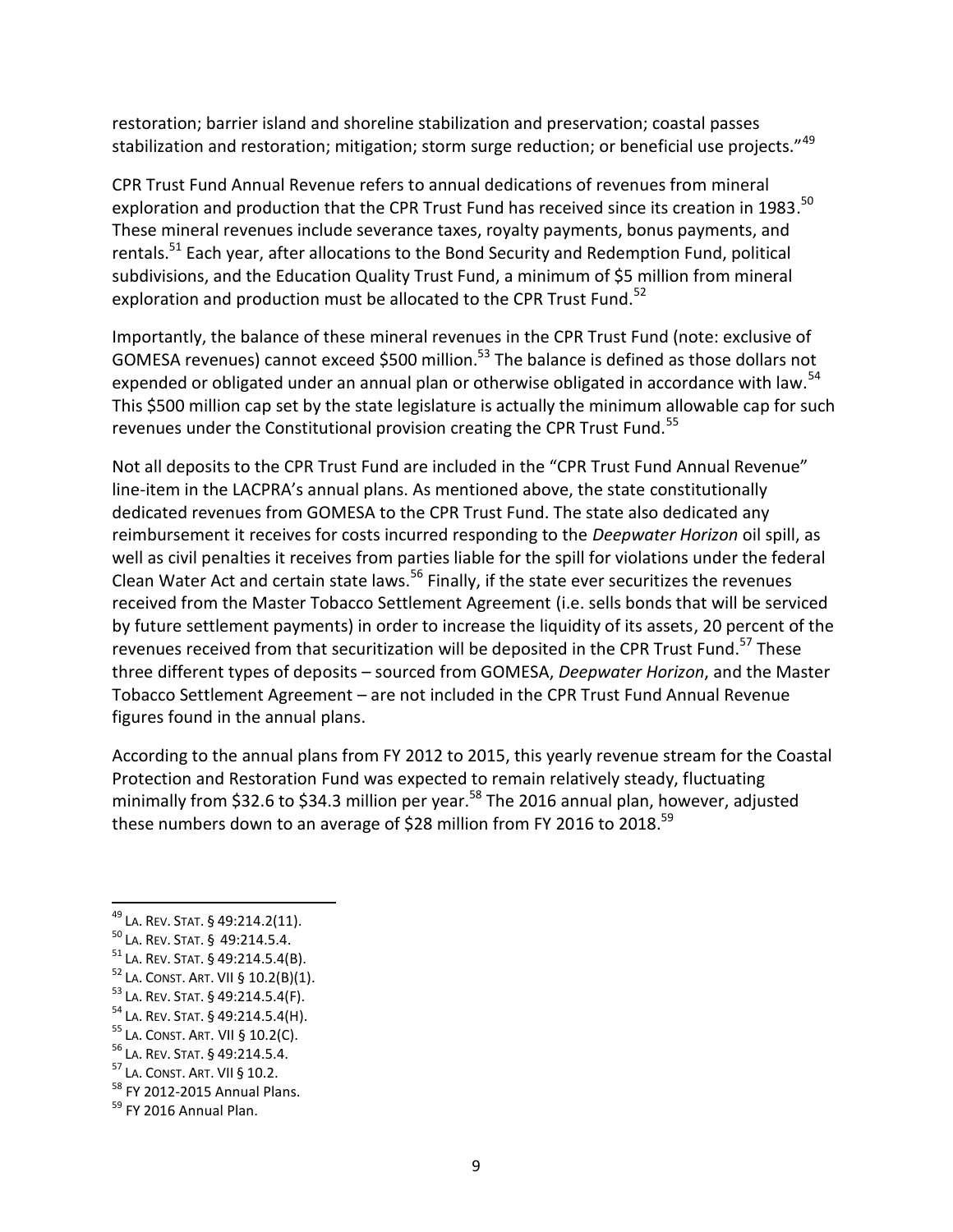#### **Interagency Transfers**

In an effort to improve coordination after the devastating hurricanes of 2005, the state legislature reassigned all of the duties and responsibilities of other state agencies related to coastal protection and restoration to the LACPRA.<sup>60</sup> The \$4 million annual interagency transfers from the Louisiana Department of Transportation and Development to the LACPRA $^{61}$  constitute a funding reallocation mechanism corresponding to the transfer of responsibilities. This paper does not address the extent to which these transfers will continue into the future.

# **Quasi-Recurring Sources**

### **Coastal Wetlands Planning, Protection & Restoration Act (CWPPRA)**

Championed by former Senators John Breaux and J. Bennett Johnston in 1990, Congress enacted CWPPRA to identify, prepare, and fund wetlands enhancement projects.<sup>62</sup> Transferred from the Highway Trust Fund to the Sport Fish Restoration and Boating Safety Trust Fund, small engine fuel taxes support CWPPRA's competitive matching grant program.<sup>63</sup> CWPPRA, as it applies to Louisiana, requires a 15% non-federal cost share.<sup>64</sup> Since 1990, 151 CWPPRA projects have been authorized in Louisiana, benefitting over 110,000 acres of Louisiana wetlands.<sup>65</sup> CWPPRA was reauthorized through 2019;<sup>66</sup> however, the Sport Fish Restoration and Boating Safety Trust Fund has, in recent years, been funded through annual Continuing Resolutions. A more secure financial position for CWPPRA will seemingly wait for the next federal transportation bill.

Louisiana has generally received \$30-\$80 million annually for restoration projects, but the funding structure of the program frustrates multi-year planning for projects, raising their cost and effectively limiting CWPPRA's scope. The 2016 Annual Plan is the first annual plan to project both the states expenditures under CWPPRA *and* the anticipated federal match. The 2016 Annual Plan projects an annual average of \$74.24 million in federal CWPPRA revenue and an annual average \$15.66 million in state matching funds for 2016-2018.<sup>67</sup> Assuming these amounts remain steady through 2061, and adding it to the total state expenditures from 2012- 2015, the CWPPRA funding (state and federal) will total \$4.215 billion.<sup>68</sup>

### **Coastal Impact Assistance Program**

The Coastal Impact Assistance Program (CIAP) is another quasi-recurring source of funding. Funded with royalties set aside from federal off-shore mineral leases during the years 2007-

 $\overline{\phantom{a}}$  $60$  ACT 604 of 2012 Regular Session, §6-7. Available online at

[http://www.legis.la.gov/legis/ViewDocument.aspx?d=811731&n=HB916%20Act.](http://www.legis.la.gov/legis/ViewDocument.aspx?d=811731&n=HB916%20Act)

 $61$  FY 2012-2016 Annual Plans.

<sup>62</sup> Coastal Wetlands Planning, Protection & Restoration Act, Pub. Law 101-646, Title III.

<sup>&</sup>lt;sup>63</sup> CWPPRA Legislative History. Available online at [http://lacoast.gov/new/Data/cwppra\\_compiled-legislation.pdf.](http://lacoast.gov/new/Data/cwppra_compiled-legislation.pdf)

<sup>&</sup>lt;sup>64</sup> The cost sharing responsibility for Louisiana was originally 25% but was dropped to 15% following the completion of a federally approved Wetlands Conservation Plan. See 16 U.S.C. 3952(f)(2).

<sup>&</sup>lt;sup>65</sup> "About CWPPRA," by the Managing Agencies. Available online at [http://lacoast.gov/new/About/.](http://lacoast.gov/new/About/)

<sup>&</sup>lt;sup>66</sup> Public Law 108-447, Division D, Title X, Section 114, dated Dec. 8, 2004.

<sup>67</sup> FY 2016 Annual Plan, 3.

<sup>68</sup> \$19.838 M (FY 2012) + \$21.176 M (FY 2013) + \$20.770 M (FY 2014) + \$18.374 M (FY 2015) + ((\$74.24 M + \$ 15.66 M)\*46).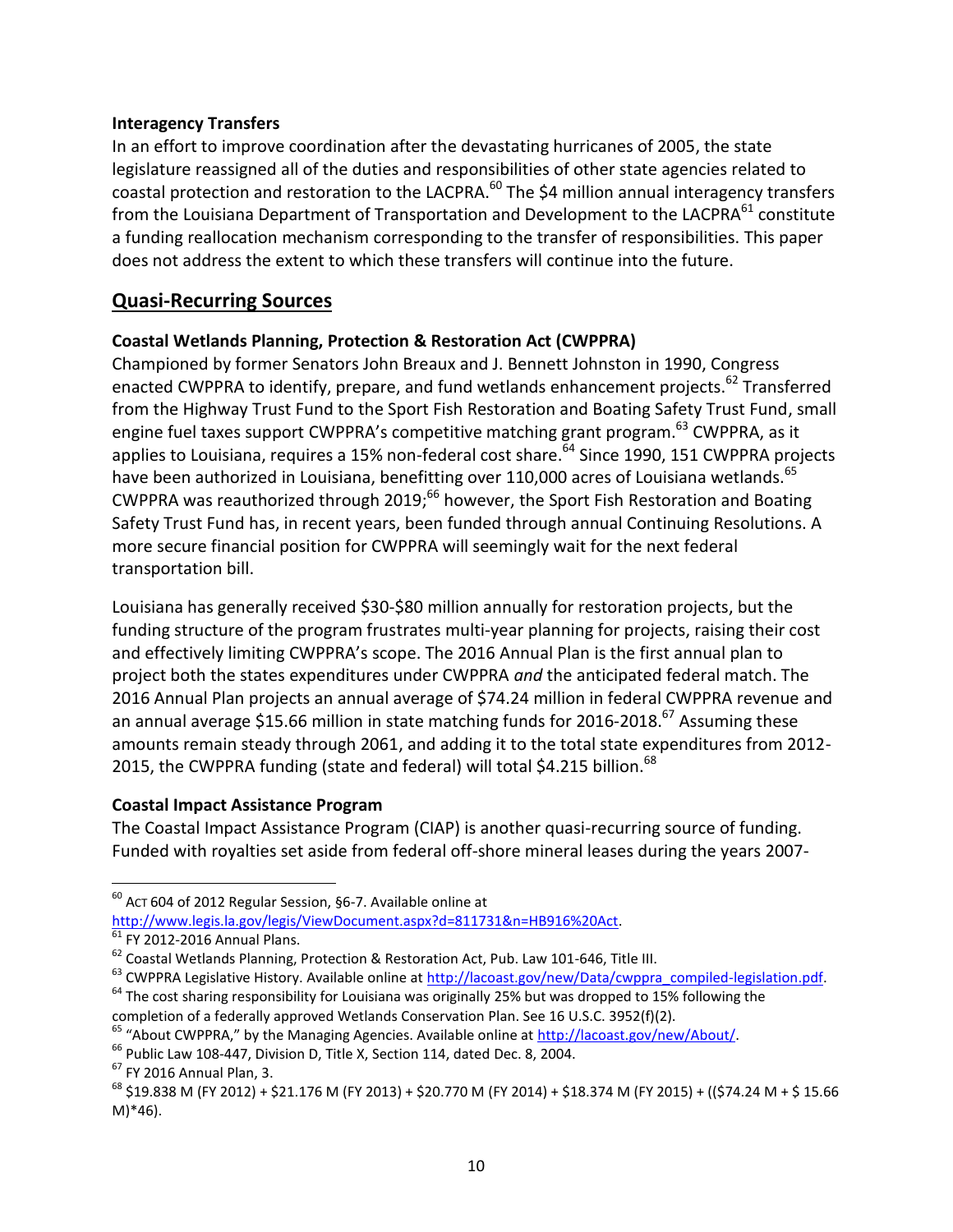2010, CIAP helps states and their coastal political subdivisions conserve, protect, and restore coastal areas that have been impacted by oil and gas production.<sup>69</sup> These federal grants do not require a non-federal cost-share<sup>70</sup> and are allocated amongst six oil and gas producing states bordering the Outer Continental Shelf proportionally, according to their geographic and population size and proximity to the revenue generating leases.<sup>71</sup> Through CIAP, the State of Louisiana and coastal political subdivisions received nearly \$500 million over the four years that ended in 2010, which roughly matches the total combined allocations to the other five states and their political subdivisions in the program.<sup>72</sup> To date, all of Louisiana's CIAP funds have been awarded for the implementation of 99 projects.<sup>73</sup> All CIAP dollars are expected to be spent by the end of FY 2017. $^{74}$ 

# **Significant One-Time Sources of Funds**

#### **Surplus '07, '08, '09**

The State of Louisiana experienced a budget surplus during the period 2007-2009, and it dedicated \$790 million of this surplus for coastal restoration projects.<sup>75</sup> These funds provided a vital shot in the arm to the coastal protection and restoration campaign.

The portrayal of these funds in the annual plans, however, illuminates the opaqueness of the plans and the figures portrayed within. Adding together the first year revenue projections across the annual plans from FY 2012-2016 (i.e. FY 2012 from the 2012 Annual Plan, FY 2013 from the 2013 Annual Plan, etc.), revenue from the surplus totals \$1.35 billion.<sup>76</sup> Since we know that the total amount dedicated was \$790 million, revenues reported in one year are being rolled over into the following year. While there is a logical explanation – the revenues are intended to match actual spending and sometimes projects get delayed – this "double counting" is important to recognize, as it demonstrates the limitations of using the annual plans as a proxy for revenues and expenditures. It perhaps also demonstrates the need for a separate set of figures representing actual revenues and expenditures from previous year's budgets as a basis of comparison to the current budget and a measure of actual progress on the ground.

Regardless of how these surplus dollars have been portrayed in the annual plans, they provided a much needed boost in funding. The surplus dollars, however, are projected to be fully spent by the end of FY 2018.<sup>77</sup> With the state recently struggling to fill a \$1.6 billion budget deficit, the prospect of future surpluses (much less surpluses dedicated to coastal restoration) anytime soon cannot be viewed as realistic.

 $\overline{a}$ <sup>69</sup> 43 U.S.C. § 1356(a).

<sup>&</sup>lt;sup>70</sup> "Coastal Impact Assistance Program – Overview," Wildlife & Sport Fish Restoration Program of the U.S. Fish & Wildlife Service. Available online a[t http://wsfrprograms.fws.gov/Subpages/GrantPrograms/CIAP/CIAP.htm.](http://wsfrprograms.fws.gov/Subpages/GrantPrograms/CIAP/CIAP.htm)  $71$  43 U.S.C. § 1356a(b).

 $72$  FY 2016 Annual Plan, 34.

<sup>73</sup> Id.

 $74$  Id at 3.

<sup>&</sup>lt;sup>75</sup> FY 2014 Annual Plan, 61.

<sup>76</sup> \$161.565M (FY 2012) + 361.795M (FY 2013) + \$319.283M (FY 2014) + \$291.733M (FY 2015) + \$218,204 (FY 2016)  $= $1,352,580M$ .

<sup>77</sup> FY 2016 Annual Plan, 57.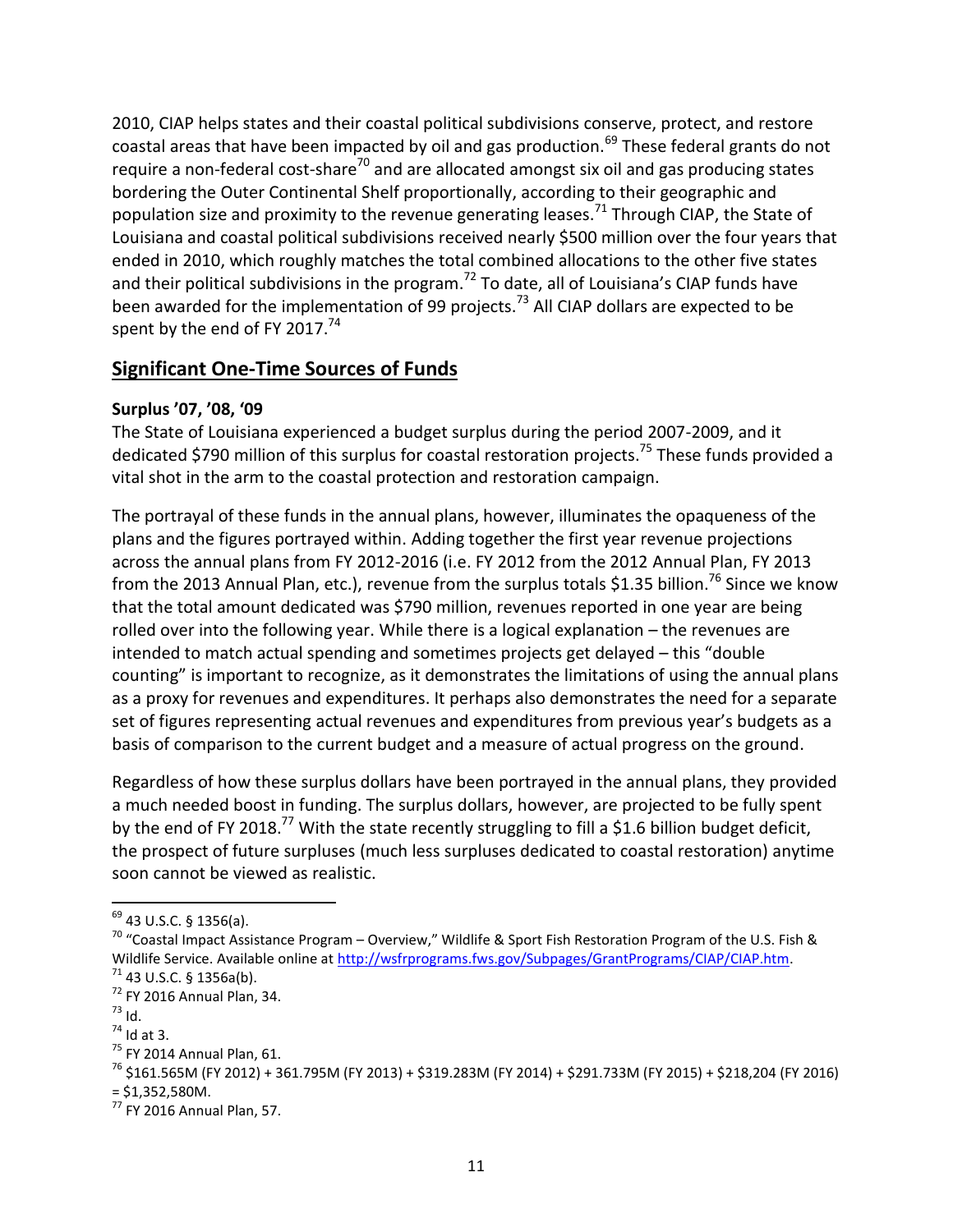#### *Deepwater Horizon* **Oil Spill Fines**

It was widely hoped that the Resources and Ecosystems Sustainability, Tourist Opportunities, and Revived Economies of the Gulf Coast States Act of 2012 (RESTORE Act)<sup>78</sup> would divert enough *Deepwater Horizon* oil spill fines and penalties to Louisiana to sufficiently fill the gaps in the coastal restoration and protection budget. To be sure, the criminal and civil fines assessed against the responsible parties will provide billions of dollars of funding for restoration and protection projects, but it will not be enough.

In January and February of 2013, the U.S. Justice Department entered into criminal plea agreements with BP and Transocean Deepwater, Inc. for \$4 billion and \$400 million, respectively. \$1.272 billion of the funds, which are administered by the National Fish and Wildlife Foundation (NFWF), are dedicated to barrier island restoration and/or river diversions projects in Louisiana.<sup>79</sup> The payment schedules for BP and Transocean Deepwater Inc. cover a period of five years from the date of the settlements. Transocean also settled its civil penalties in 2013 for \$1 billion;<sup>80</sup> Louisiana will receive \$143 million of this total through the RESTORE Act. $81$ 

On October 5, 2015, the Department of Justice released a proposed consent decree between BP, the federal government, and the five Gulf States to settle payment of economic and environmental damages from the *Deepwater Horizon* oil spill. The total settlement amount is \$20.8 billion, to be paid out over a fifteen year period.<sup>82</sup> \$5.5 billion will be paid to the United States to resolve Clean Water Act civil penalties.<sup>83</sup> \$8.1 billion will be paid to the Gulf States directly to resolve natural resource damages; this includes nearly \$1 billion already paid.<sup>84</sup> BP has also agreed to set aside up to an additional \$700 million paid out in the last five years of the payment period to cover natural resource damages that are unknown at this time.<sup>85</sup> BP will also reimburse the states for \$350 million in damage assessment costs and another \$250 million for early response costs.<sup>86</sup> The economic damages paid to the states are covered by a different agreement, where BP has agreed to pay a total \$4.9 billion to resolve the Gulf State's economic

act/Documents/Trust%20Fund%20Allocations%20(09.03.2014%20Revision).pdf.

Inc. ("BPXP"), The United States Of America, And The States Of

<sup>&</sup>lt;sup>78</sup> Resources and Ecosystems Sustainability, Tourist Opportunities, and Revived Economies of the Gulf Coast States Act of 2012 (RESTORE Act) (title I, subtitle F of Public Law 112-141).

 $79$  National Fish and Wildlife Foundation, Gulf Environmental Benefit Fund in Louisiana,

http://www.nfwf.org/gulf/Pages/GEBF-Louisiana.aspx.

<sup>80</sup> EPA, Transocean Settlement, http://www2.epa.gov/enforcement/transocean-settlement

<sup>81</sup> Department of Treasury, Transocean Settlement, http://www.treasury.gov/services/restore-

<sup>82</sup> Consent Decree Among Defendant BP Exploration & Production.

Alabama, Florida, Louisiana, Mississippi, and Texas at 20. In re: Oil Spill by the Oil Rig "Deepwater Horizon" in the Gulf of Mexico, on April 20, 2010. No. 02179 (E.D. La. Oct. 5, 2015).

 $83$  Id at 18.

 $84$  Id at 20.

 $85$  Id at 23.

<sup>86</sup> Id at 24, 27.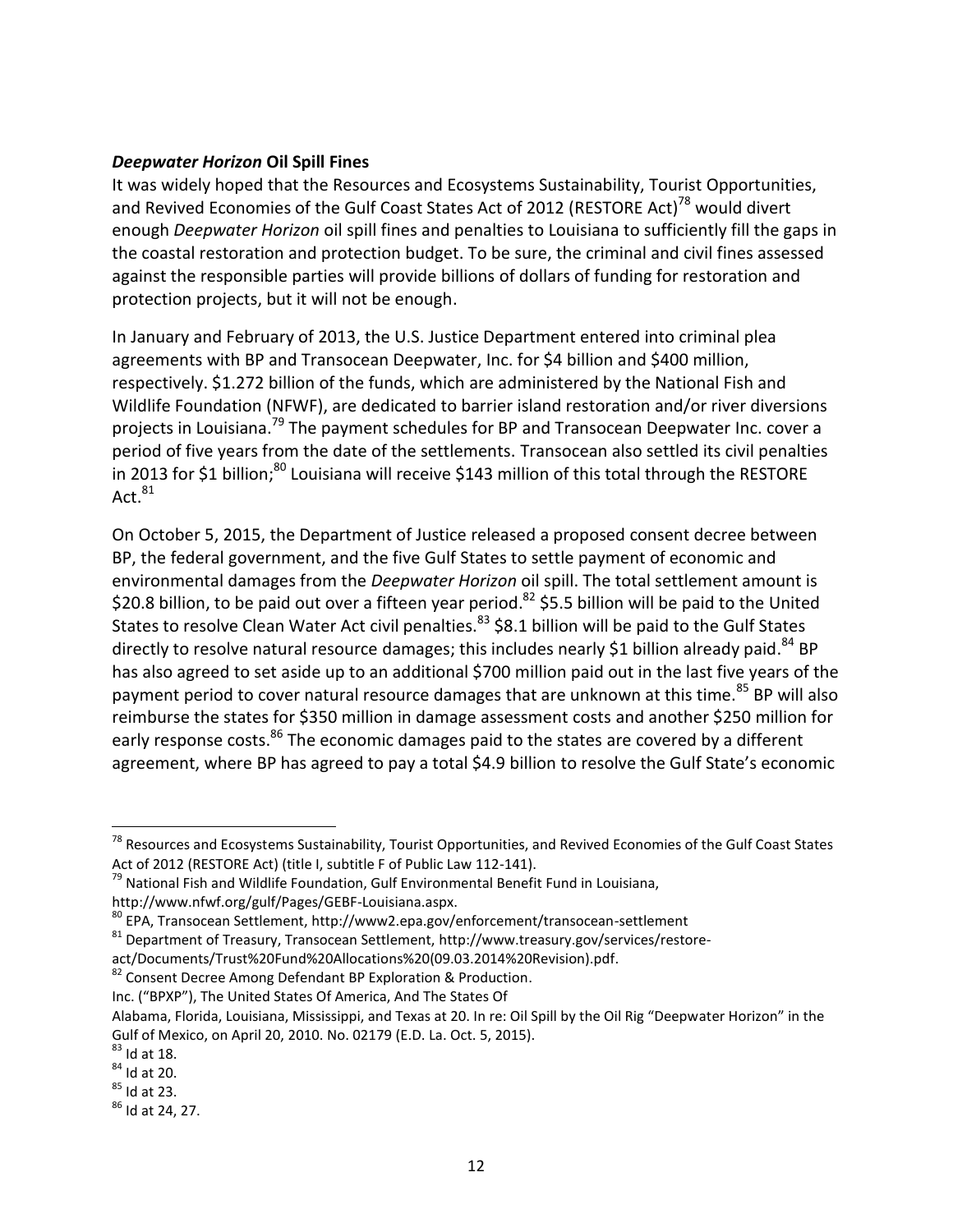claims, out of which Louisiana will receive \$1 billion.<sup>87</sup> In addition to these payments to the state, BP has also agreed to pay up to \$1 billion to "resolve economic claims of the vast majority of local government entities."<sup>88</sup>

Louisiana will receive at least \$6.787 billion under the settlement agreement: \$787 million from the Clean Water Act penalties; \$5 billion for natural resource damages; \$1 billion for economic damages.<sup>89</sup> Importantly, money received for economic damages is not dedicated to coastal restoration; it will be directed to the Budget Stabilization Fund, the Medicaid Trust Fund for the Elderly, and the Health Trust Fund.<sup>90</sup> The state is also eligible to obtain project funds from the Gulf Coast Ecosystem Restoration Council, which will receive a total of \$1.56 billion through the RESTORE Act.<sup>91</sup> This is in addition to the \$1.272 billion fund controlled by the National Fish and Wildlife Foundation, derived from criminal fines levied against BP and Transocean.<sup>92</sup> When the United States District Court for the Eastern District of Louisiana approves the consent decree, likely in early 2016, the date of the approval becomes the annual due date for installment payments. From 2017 to 2031, BP will pay off the Clean Water Act fines and natural resource damages at a rate of nearly \$869 million per year.<sup>93</sup> Louisiana will receive \$200 million from BP for economic damages in 2016, no economic damage payments for 2017 or 2018, and \$53.33 million per year from 2019 to 2033. From 2019 to 2031, Louisiana's annual share from CWA, NRDA, and economic damages, assuming the annual disbursements are proportional to the total share, would be around \$423 million per year. $94$ 

Prudent use of this money in the near future can help reduce overall costs. For example, projects which use natural processes, like sediment diversion, require energy-intensive construction up front but continue to build land over time.<sup>95</sup> With energy costs currently low, starting these projects sooner rather than later will reduce overall costs and should increase the amount of land built (or, more accurately, reduce the net amount of land lost) within the 50 year plan period. Starting these projects early will also give planners time to study and refine their techniques.

# **Outside the Scope of the 2012 Coastal Master Plan**

As mentioned at the beginning of this paper, certain responsibilities indispensable to coastal restoration and protection were not included in the 2012 Coastal Master Plan. The first paper in this series identified these responsibilities – MR-GO ecosystem restoration as well as navigation

l

<sup>87</sup> Settlement Agreement Between the Gulf States and the BP Entities with Respect to Economic and Other Claims Arising From the *Deepwater Horizon* Incident, In re: Oil Spill by the Oil Rig "Deepwater Horizon" in the Gulf of Mexico, on April 20, 2010. No. 02179 (E.D. La. July 2, 2015).

 $88$  Id at 4.

<sup>89</sup> Consent Decree.

<sup>90</sup> LA. REV. STAT. § 39:91.

<sup>&</sup>lt;sup>91</sup> ((\$1 billion Transocean Civil Settlement + \$5.5 billion BP CWA Civil Settlement \* 0.8)\*0.3) = \$1.56 billion.

 $92$  See fn. 76, supra.

<sup>&</sup>lt;sup>93</sup> In 2018 the payments will be reduced to reflect money already paid. Consent Decree at 21.

 $94$  LA Share of CWA & NRDA/CWA & NRDA Total = \$5.787 billion/\$13.6 billion = 42.55 %. Annual total \* 0.4255 = \$369,744,827; \$369,744,827 + \$53,300,000 = \$423,044,827.

<sup>&</sup>lt;sup>95</sup> 2012 Coastal Master Plan, 57.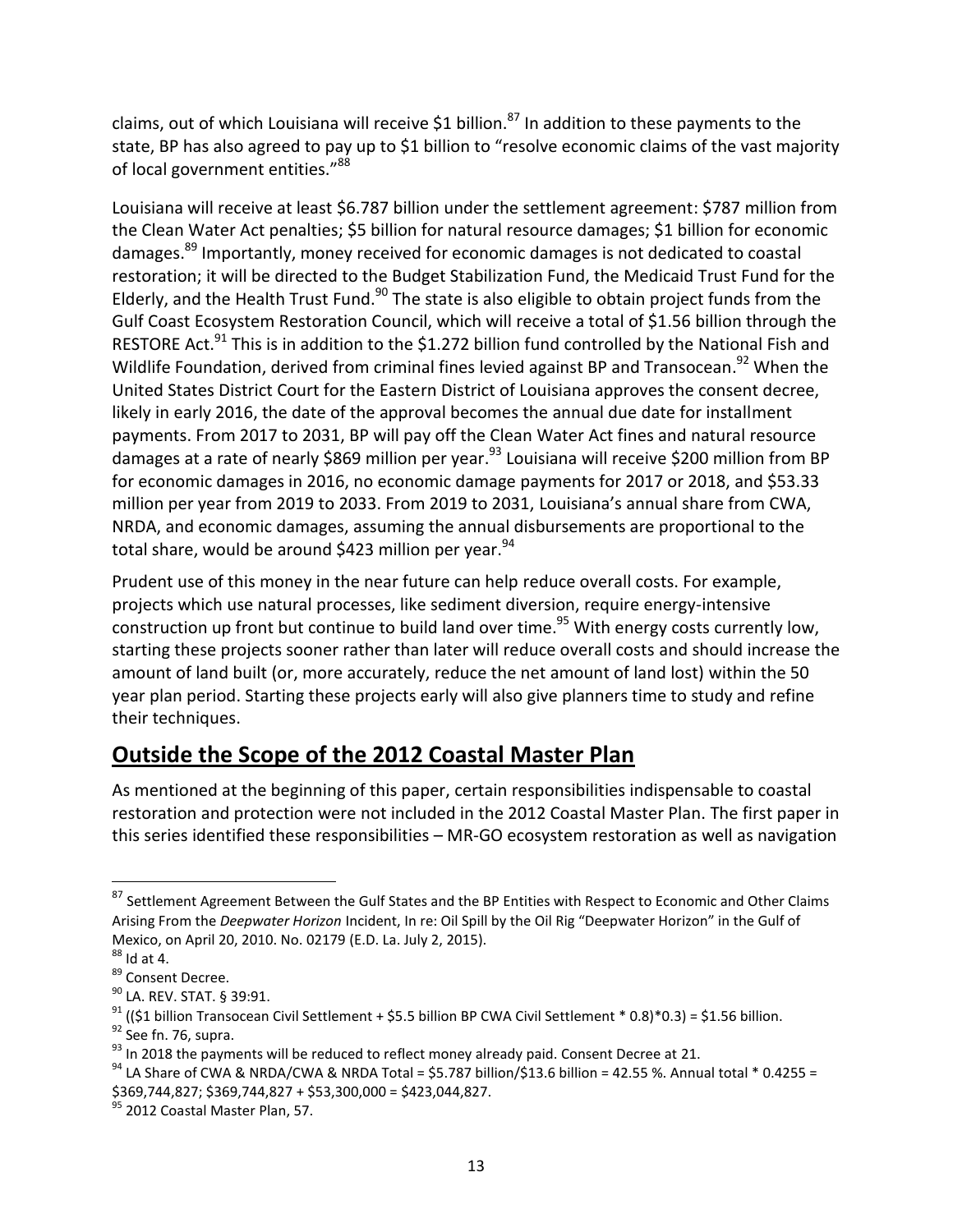channel bank maintenance, levees, and municipal drainage infrastructure – and discussed the issues involved in determining who will have to foot the bill for each.<sup>96</sup> On August 27, 2015, the U.S. District Court for the Eastern District of Louisiana ruled that the Army Corps of Engineers must pay the full costs of MR-GO wetland restoration. "Congress's unambiguously expressed intent does not require the State of Louisiana to pay for the shortcomings of the U.S. Army Corps of Engineers. Unfortunately, coastal restoration necessitated by MRGO remains stalled while the legal wrangling continues."<sup>97</sup>The Federal government has decided to appeal the District Court's ruling, so that legal wrangling could continue for some time.<sup>98</sup> Regardless of when and how the case is resolved, any federal contribution at this point will be subject to appropriation by congress, hardly a sure thing. This section looks more deeply into the flood protection responsibilities that are not included in the budget of the 2012 Coastal Master Plan and the local entities that will largely be required to step up to pay those costs. This also serves as an opportunity to clarify statements made in the first part of this series.

To be sure, responsibilities are not always set in stone. A great example is the responsibility for the operations and maintenance (O&M) of the West Closure Complex, the Lake Borgne Surge Barrier, and the Harvey Canal Sector Gate. Prior to their construction, the LACPRA and the U.S. Army Corps of Engineers (USACE) agreed that the O&M of these projects would be the responsibility of the non-federal sponsor.<sup>99</sup> Through the Water Resources Reform and Development Act of 2014, Congress transferred that responsibility to the USACE with the non-Federal sponsor responsible for 35 percent of the cost.<sup>100</sup>

Local authorities are still operating and maintaining these works, however, because Congress did not explicitly dedicate federal funds to carry out this new responsibility.<sup>101</sup> The West Closure

l

<sup>&</sup>lt;sup>96</sup> See fn. 7, supra.

 $97$  The State of La. v. U.S. Army Corps of Eng'rs, et. al. No. 14-2467 at 20 (E.D. La. Aug. 27, 2015).

<sup>98</sup> Mark Schleifstein, *Feds Appeal \$3 Billion MR-GO Restoration Ruling Against the Army Corps of Engineers*, Times Picayune (Oct. 26, 2015), http://www.nola.com/environment/index.ssf/2015/10/feds\_appeal\_3\_billion\_mrgo\_re.html.

<sup>&</sup>lt;sup>99</sup> Amendment Number 2 of the Local Cooperation Agreement Between the Dept. of the Army and W. Jefferson Levee District for the Accelerated Completion of Construction of the West Bank and Vicinity, New Orleans, La., Hurricane Protection Project Situated in Jefferson, Orleans, and Plaquemines Parishes, La., Art. VI. Available online a[t http://www.mvn.usace.army.mil/Portals/56/docs/PPMD/WRDA-](http://www.mvn.usace.army.mil/Portals/56/docs/PPMD/WRDA-Agreements/AmendNo2toLCAHurricaneProtectionWJLDApr22007.pdf)

[Agreements/AmendNo2toLCAHurricaneProtectionWJLDApr22007.pdf.](http://www.mvn.usace.army.mil/Portals/56/docs/PPMD/WRDA-Agreements/AmendNo2toLCAHurricaneProtectionWJLDApr22007.pdf)

 $^{100}$  PL 113-121, § 2011 (June 10, 2014) (stating that the USACE "shall be responsible for the operation and maintenance, including repair, of any flood gate, as well as any pumping station constructed within the channel as a single unit with that flood gate, that  $-$  (A) was constructed as of the date of enactment of [this act] as a feature of an authorized hurricane and storm damage reduction project; and (B) crosses an inland or intracoastal waterway described in section 206 of the Inland Waterways Revenue Act of 1978. . . The non-Federal share of the cost of operation, maintenance, repair, rehabilitation, and replacement of any structure under this subsection shall be 35 percent.").

<sup>&</sup>lt;sup>101</sup> Jeff Adelson, *Senator David Vitter gives U.S. Army Corps of Engineers an ultimatum*, The New Orleans Advocate (May 17, 2015), [http://www.theneworleansadvocate.com/news/politics/12384292-123/vitter-corps-must-run](http://www.theneworleansadvocate.com/news/politics/12384292-123/vitter-corps-must-run-flood-control)[flood-control.](http://www.theneworleansadvocate.com/news/politics/12384292-123/vitter-corps-must-run-flood-control)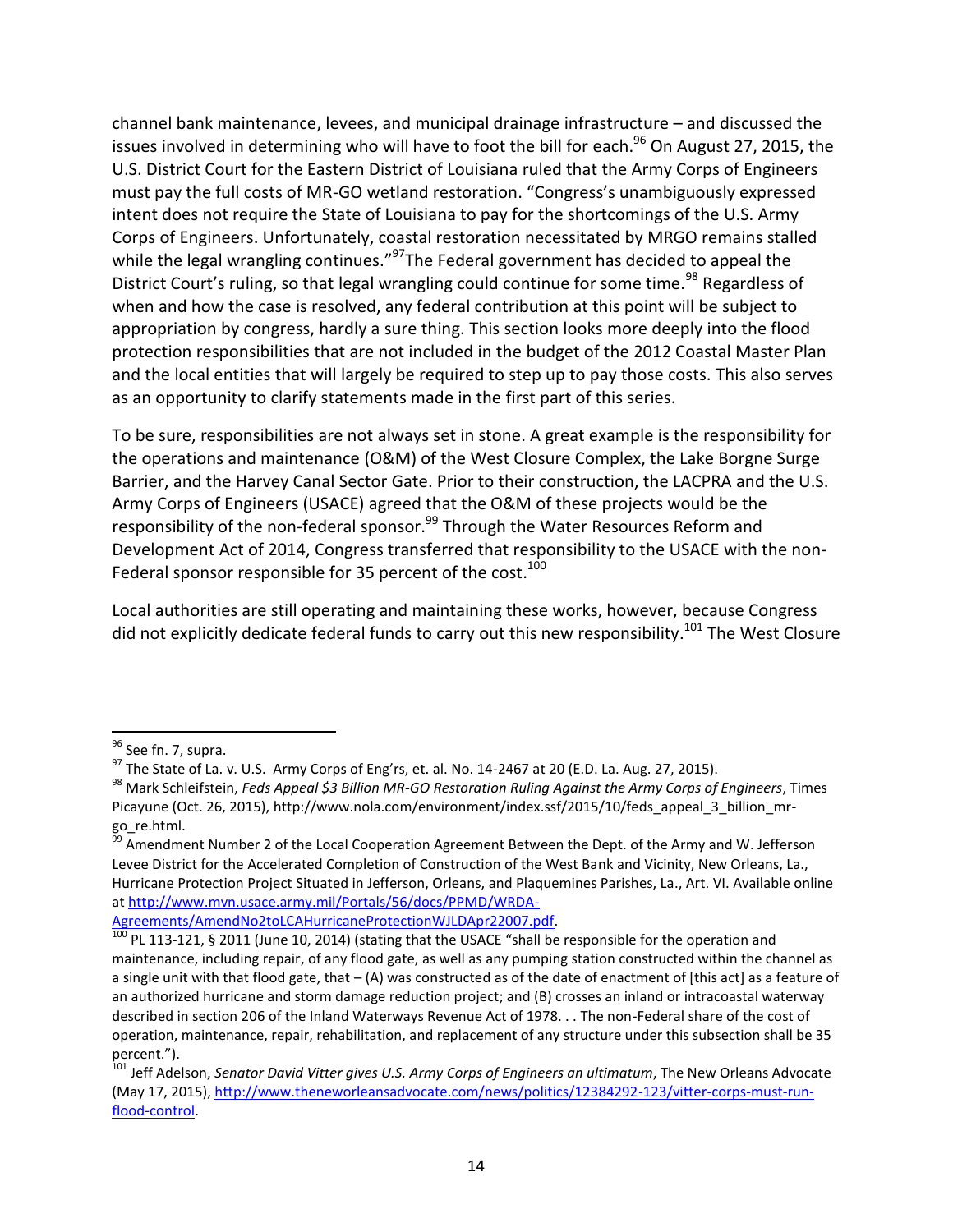Complex alone is expected to cost about \$2-\$3.5 million annually to operate.<sup>102</sup> While this costshifting could significantly ease the burden on local flood authorities if sufficient federal funds start to reliably appear, it would be a mistake to consider this type of cost-shifting from local to federal authorities as a reliable, or even meaningful funding source.

Unfunded (or underfunded) mandates are not limited to O&M and, perhaps even to a greater degree, apply to the construction of water infrastructure and ecosystem projects. As Terrebonne Parish knows all too well, the distinction between Congressional authorization and Congressional appropriation is the difference between a project made of ink and paper and one made of earth, concrete, and steel. Authorized in the Water Resources and Development Act of 2007 and then reauthorized in the Water Resources Reform and Development Act of 2014 after the cost estimate increased more that 20 percent, the Morganza to the Gulf flood protection project has yet to see any federal appropriation of funds for its construction.<sup>103</sup>

Not waiting for these federal dollars, which may indeed never come, the people of Terrebonne Parish decided to take it upon themselves to construct a hurricane levee. In 2001, they passed a quarter-cent sales tax dedicated to Morganza to the Gulf and other storm-protection projects.<sup>104</sup> In 2012, they passed an additional half-cent sales tax dedicated solely to Morganza to the Gulf.<sup>105</sup> Combined, these two taxes generate an estimated \$18 million annually.<sup>106</sup> For its part, the state has contributed \$102.6 million of its own funds from 2005-2016 to help build Morganza to the Gulf.<sup>107</sup> While these revenues will not be enough to complete the estimated \$12.9 billion project,  $108$  they constitute the requisite state and local investment needed to help induce federal investment.<sup>109</sup> This is also a powerful reminder that local investment is often a precondition to (though by no means a guarantee of) federal funding.

### **Operations and Maintenance**

The cost estimate of the 2012 Coastal Master Plan includes the O&M of its projects over the course of the fifty-year implementation period. Cost estimates for structural flood control projects in the 2012 Coastal Master Plan "[i]ncludes annual O&M costs to maintain the intended level of risk reduction. It includes items such as routine inspections and reporting,

<sup>&</sup>lt;sup>102</sup> Andrea Shaw, *West Bank Levee Authority Looks for Millions to Finance Interim Operations at World's Largest Pump Station,* Times-Picayune (Oct. 24, 2014),

[http://www.nola.com/environment/index.ssf/2014/10/west\\_bank\\_levee\\_authority\\_prep.html.](http://www.nola.com/environment/index.ssf/2014/10/west_bank_levee_authority_prep.html)

<sup>103</sup> Morganza to the Gulf Project Update, U.S. Army Corps of Engineers, February 2015. Available online at [http://www.mvn.usace.army.mil/Portals/56/docs/PD/Projects/MTG/117.pdf.](http://www.mvn.usace.army.mil/Portals/56/docs/PD/Projects/MTG/117.pdf)

<sup>104</sup> Associated Press, *Terrebonne Parish Notes Progress on Levee System,* New Orleans City Business (May 15, 2015), [http://neworleanscitybusiness.com/blog/2015/05/15/terrebonne-parish-notes-progress-on-levee](http://neworleanscitybusiness.com/blog/2015/05/15/terrebonne-parish-notes-progress-on-levee-system/?utm_source=WhatCounts+Publicaster+Edition&utm_medium=email&utm_campaign=May+15+2015+evening&utm_content=Terrebonne+notes+progress+on+levees)[system/?utm\\_source=WhatCounts+Publicaster+Edition&utm\\_medium=email&utm\\_campaign=May+15+2015+eve](http://neworleanscitybusiness.com/blog/2015/05/15/terrebonne-parish-notes-progress-on-levee-system/?utm_source=WhatCounts+Publicaster+Edition&utm_medium=email&utm_campaign=May+15+2015+evening&utm_content=Terrebonne+notes+progress+on+levees) [ning&utm\\_content=Terrebonne+notes+progress+on+levees](http://neworleanscitybusiness.com/blog/2015/05/15/terrebonne-parish-notes-progress-on-levee-system/?utm_source=WhatCounts+Publicaster+Edition&utm_medium=email&utm_campaign=May+15+2015+evening&utm_content=Terrebonne+notes+progress+on+levees)

 $\overline{105}$  Id.  $106$  Id.

<sup>107</sup> FY 2015 Annual Plan, 23.

<sup>108</sup> Amy Wold, *Morganza to Gulf Levee Project Swells to \$12.9B*, The Advocate (June 17, 2014, [http://theadvocate.com/home/4839743-125/report-levee-project-swells-to.](http://theadvocate.com/home/4839743-125/report-levee-project-swells-to)

 $\frac{109}{109}$  It should be noted that the 2012 Mater Plan budget significantly underestimates the cost of constructing Morganza to the Gulf, as it projects a construction cost of only \$3.44 billion. See 2012 Coastal Master Plan, Appendix A2, C-25.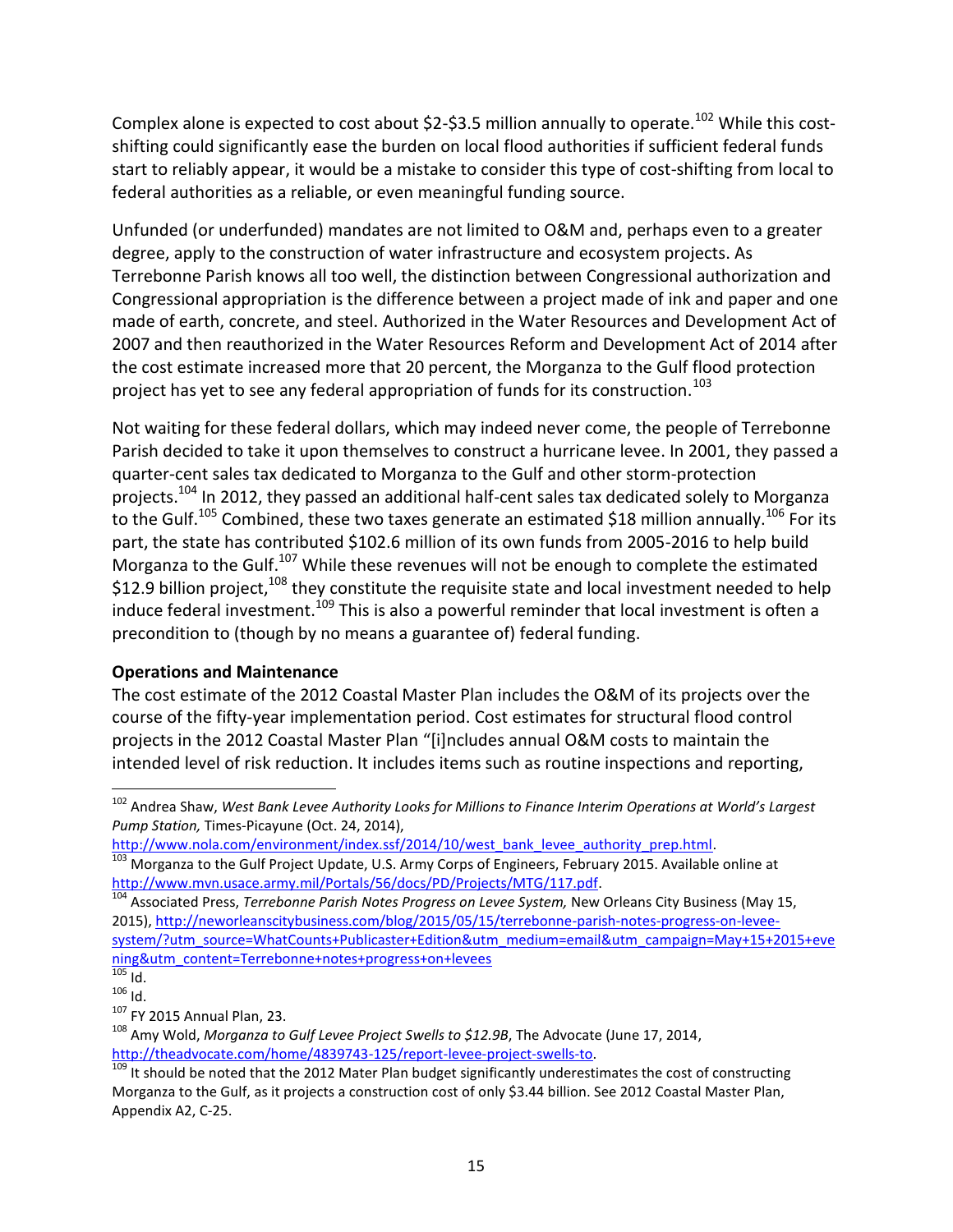vegetative plantings, gravel, profile access road maintenance, surveys, and other typical maintenance items."<sup>110</sup> This inclusion of routine O&M, representing seven percent of the total 2012 Coastal Master Plan budget, $111$  can be misleading in several ways for those who do not look closely.

First, as stated in the 2012 Coastal Master Plan Appendix A2, "O&M costs presented in the master plan represent only those costs that would occur within the plan's 50 year period of analysis."<sup>112</sup> But those costs will not cease at the end of the fifty-year planning period, they will continue for the lifespan of the project. The 2012 Coastal Master Plan does not include the O&M costs for the lifespan of many of its projects. While this methodology may be logical for a plan based on a fifty-year implementation period, these contours of the O&M projections must be more widely understood, and funding for O&M over the life of a project must be considered, if not secured, on the front end.

Second, the annual O&M expenses do not include the levee rehabilitations needed to maintain the intended level of risk reduction.<sup>113</sup> The burden of these critical expenses is ripening as the USACE continues to turn over sections of the federal hurricane protection system to local control.<sup>114</sup> Once the USACE "completes" a functional section of the system, responsibility for its operations, maintenance, and repair turns over to the local levee boards. The issue turns on the definition of "complete," which is determined by the USACE.<sup>115</sup> The USACE takes the view that once the levees are built to the required height, despite significant and immediate compaction and subsidence, the project is complete.

The Southeast Louisiana Flood Protection Authority-East estimates that it will cost \$37 million over the next ten years to rehabilitate the Lake Pontchartrain levees in Jefferson, St. Bernard, and Orleans Parishes in order to maintain certification in the National Flood Insurance Program. To help cope with the additional financial burden, local levee districts, like West Jefferson and Lake Borgne Basin, are requesting additional funding from their residents.<sup>116</sup> However, as

l

<sup>&</sup>lt;sup>110</sup> 2012 Coastal Master Plan, Appendix A, A-72. Available online at <u>http://sonris-</u> [www.dnr.state.la.us/dnrservices/redirectUrl.jsp?dID=4733148.](http://sonris-www.dnr.state.la.us/dnrservices/redirectUrl.jsp?dID=4733148)

<sup>111 2012</sup> Coastal Master Plan, 153.

<sup>112</sup> 2012 Coastal Master Plan, Appendix A2, A2-15. Further, significant O&M costs detailed in the 2012 Coastal Master Plan are unfunded. See 2012 Coastal Master Plan, 136.

<sup>&</sup>lt;sup>113</sup> While not included under routine O&M, the 2012 Coastal Master Plan includes projects to rehabilitate the levees on the West Bank of Greater New Orleans as well as those from Larose to Golden Meadow. 2012 Coastal Master Plan, SE-43, C-27.

<sup>114</sup> Bob Marshall, *Sections of New, Best-Ever Levee System Are Sinking and Are Likely To Be Raised*, The Lens (May 20, 2015), [http://thelensnola.org/2015/05/20/sections-of-new-best-ever-levee-system-are-sinking-need-to-be](http://thelensnola.org/2015/05/20/sections-of-new-best-ever-levee-system-are-sinking-need-to-be-raised/)[raised/.](http://thelensnola.org/2015/05/20/sections-of-new-best-ever-levee-system-are-sinking-need-to-be-raised/)

<sup>&</sup>lt;sup>115</sup> See Project Partnership Agreement Between the Dept. of the Army and the Coastal Protection and Restoration Authority of Louisiana for the Lake Pontchartrain and Vicinity, Louisiana Project, Art. 1I. Available online via The Lens at [https://s3.amazonaws.com/s3.documentcloud.org/documents/784089/contract-between-corps-and](https://s3.amazonaws.com/s3.documentcloud.org/documents/784089/contract-between-corps-and-louisiana-for-the-new.pdf)[louisiana-for-the-new.pdf.](https://s3.amazonaws.com/s3.documentcloud.org/documents/784089/contract-between-corps-and-louisiana-for-the-new.pdf)

<sup>116</sup> Andrea Shaw, *Unexpected Flood Protection Expenses Push Proposed West Jefferson Tax Increase to \$5.5 Million*, Times-Picayune (Feb. 25, 2015),

[http://www.nola.com/environment/index.ssf/2015/02/unexpected\\_flood\\_protection\\_ex.html.](http://www.nola.com/environment/index.ssf/2015/02/unexpected_flood_protection_ex.html)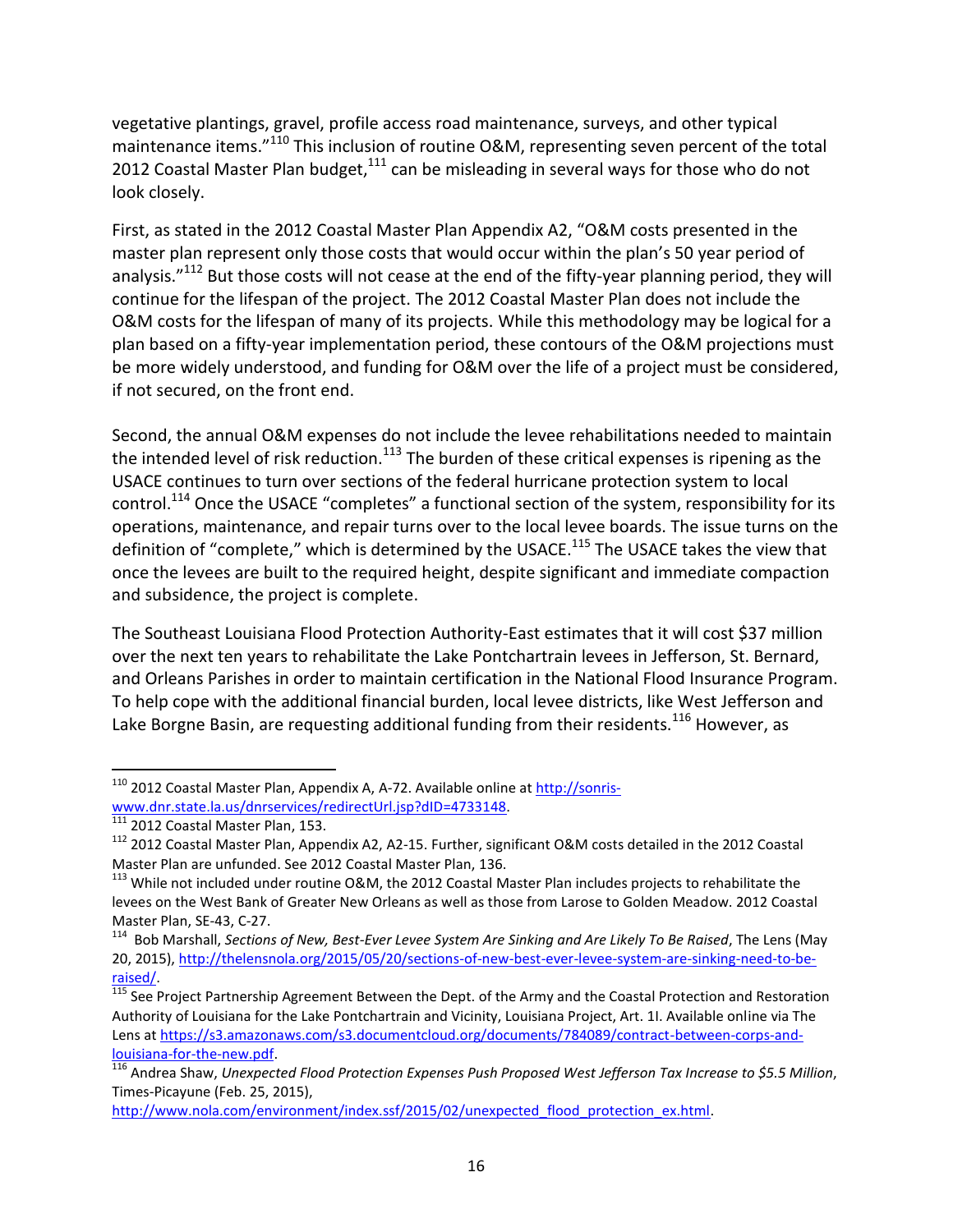demonstrated by the citizens of the Lake Borgne Basin Levee District who within the last eight months twice voted against an additional millage, residents may balk at additional taxes, no matter how vital. In fact, the millage proposed by the Lake Borgne Basin Levee District would not only have helped build a reserve for future levee rehabilitation,<sup>117</sup> but also plugged an existing \$1.2 million annual operating budget deficit.<sup>118</sup> A major reason for the levee district's financial woes is that the population in the district is roughly half of what it was pre-Katrina.<sup>119</sup> By comparison, larger populations and higher property values have thus far allowed Jefferson and Orleans Parishes to satisfy their levee boards' obligations without new millages, despite increasing financial responsibilities as the USACE turns over more sections of the flood risk reduction system. <sup>120</sup> Impending O&M expenses prompted the Nov. 21, 2015 millage ballot initiatives for Algiers and West Jefferson Levee Districts.<sup>121</sup>

Third, O&M costs for existing infrastructure and for those restoration and protection projects that did not make it into the 2012 Coastal Master Plan were not included in the budget. Certainly this is a logical exclusion, considering the 2012 Coastal Master Plan is simply a prioritization of projects; however, many miles of critical, existing levees and municipal drainage infrastructure were not included in the 2012 Coastal Master Plan. As a result, their O&M costs were not included either. Therefore, the O&M that represents seven percent of the total 2012 Coastal Master Plan budget consists only of the O&M for the projects included in the 2012 Coastal Master Plan.

The Lake Pontchartrain and Vicinity flood control project demonstrates these three areas of potential misunderstanding very well. The 2012 Coastal Master Plan includes a project called the Greater New Orleans High Level, a structural protection project for the east bank of Greater New Orleans.<sup>122</sup> First, the O&M projection only embodies the remainder of the fifty-year implementation period after the GNO High Level is completed. Second, the O&M does not include any levee rehabilitation, at least not prior to the completion of the project. With St. Bernard, Orleans, and Jefferson Parishes' fates tied to the weakest link in the surrounding

[http://www.nola.com/environment/index.ssf/2014/11/levee\\_authority\\_makes\\_no\\_chang.html.](http://www.nola.com/environment/index.ssf/2014/11/levee_authority_makes_no_chang.html)

<sup>117</sup> Jeff Adelson, *Flood Protection Board Tries to Figure Out Plan B for Protecting St. Bernard*, The Advocate (May 15, 2015), [http://www.theneworleansadvocate.com/news/12372975-172/flood-protection-board-tries-to.](http://www.theneworleansadvocate.com/news/12372975-172/flood-protection-board-tries-to)

<sup>118</sup> Wynton Yates, *St. Bernard Struggles to Find Solution to Maintain Levee Systems*, WWL Eyewitness News, [http://www.wwltv.com/story/news/2015/05/22/st-bernard-struggles-to-find-solution-to-maintain-levee](http://www.wwltv.com/story/news/2015/05/22/st-bernard-struggles-to-find-solution-to-maintain-levee-systems/27821857/)[systems/27821857/.](http://www.wwltv.com/story/news/2015/05/22/st-bernard-struggles-to-find-solution-to-maintain-levee-systems/27821857/)

<sup>119</sup> Bob Marshall, *Levee Authority Plans to Ask St. Bernard to Reconsider Rejection of Property Tax*, The Lens (Feb. 4, 2015), [http://thelensnola.org/2015/02/04/levee-authority-plans-to-ask-st-bernard-to-reconsider-rejection-of](http://thelensnola.org/2015/02/04/levee-authority-plans-to-ask-st-bernard-to-reconsider-rejection-of-property-tax/)[property-tax/.](http://thelensnola.org/2015/02/04/levee-authority-plans-to-ask-st-bernard-to-reconsider-rejection-of-property-tax/)

<sup>120</sup> Mark Schleifstein, *Orleans Levee District Tax Rate Unchanged for 2015, but Rising Property Values to Net More*, Times-Picayne (Nov. 20, 2014),

<sup>121</sup> Chad Calder, *November Millage Proposals in Algiers, West Jefferson Aim to Fund Maintenance of Flood Protection System*, The Advocate (Sept. 6, 2015), http://theadvocate.com/news/13348896-148/november-millageproposals-in-algiers.

<sup>&</sup>lt;sup>122</sup> The project includes "[c]onstruction of a levee to an elevation of 15-35 feet NAVD88 around the Greater New Orleans area from Verret to the Bonnet Carre spillway for hurricane storm surge risk reduction. Project features include approximately 290,000 feet of earthen levee, 16,000 feet of concrete T-wall, armoring of 113,000 feet of existing concrete T-wall, one 40-foot roller gate, two 56-foot sector gates, one 110-foot barge gates, and two 220 foot barge gates." 2012 Coastal Master Plan, SE-33.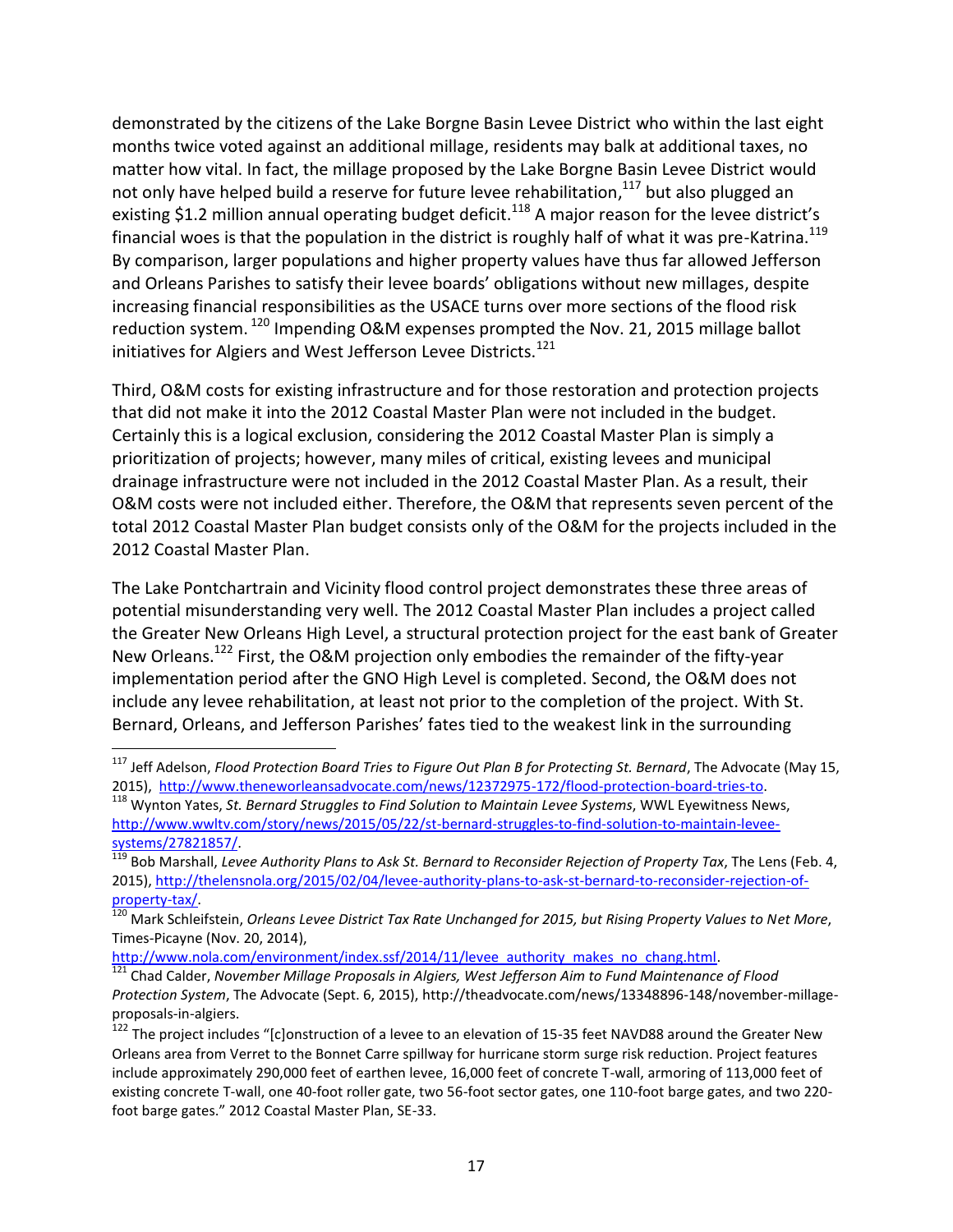levees, the ability for each district to finance their own levee lifts is vital for the long-term viability of the region. Third, the budget does not include the O&M costs for the permanent closure structures at the mouths of the Orleans,  $17<sup>th</sup>$  Street, and London Canals, which were not included as projects in the 2012 Coastal Master Plans but are nonetheless expected to increase the Sewerage & Water Board of New Orleans' (S&WBNO) annual O&M budget by about \$20 million annually.<sup>123</sup> Additionally, the O&M of other internal drainage infrastructure was not included in the scope of the 2012 Coastal Master Plan's flood protection for the east bank of Greater New Orleans.

### **Municipal Drainage Infrastructure**

Municipal drainage infrastructure plays a vital role in the multiple lines of defense. Generally speaking, this infrastructure primarily reduces flooding from rain events but also can pump out storm surges that overtop hurricane risk reduction levees. With some important exceptions,<sup>124</sup> this infrastructure is financed and managed by local government entities. Since this is a local responsibility, the state did not include this type of flood protection infrastructure in the 2012 Coastal Master Plan. The financial burden of operating, maintaining, rehabilitating, and upgrading this infrastructure shouldered by local government entities and their residents, however, should be included in the overarching water management framework in southeast Louisiana. These costs should be considered when discussing the distribution of the financial burdens required for the implementation of the multiple lines of defense strategy.

While the state of drainage infrastructure varies greatly by municipality or parish, using Orleans Parish as an example demonstrates the scope of responsibilities and financial burdens that comprise municipal drainage infrastructure. The S&WBNO owns and operates the water, sewerage, and drainage systems for all of Orleans Parish. Water and sewerage infrastructures are operated and maintained through monthly customer assessments based on usage. Historically, these O&M costs as well as extension and repair costs have been supplemented through millages on immovable property.<sup>125</sup> In 2012, the City Council of New Orleans approved ten percent rate increases each year through 2020 for water and sewerage.<sup>126</sup> This influx of revenue has helped finance the rebuilding of the water and sewerage infrastructure.

The drainage system, on the other hand, is financed primarily through millages. Some of these millages are statutorily dedicated to all three systems, <sup>127</sup> while others are exclusively dedicated to the drainage system.<sup>128</sup> The acts authorizing the several millages dedicated exclusively to the

<sup>&</sup>lt;sup>123</sup> "State of the Agency", Sewerage & Water Board of New Orleans, 21 (January 15, 2014). Available online at [file:///C:/Users/waterlaw/Downloads/StateOfAgency011514.pdf.](file:///C:/Users/waterlaw/Downloads/StateOfAgency011514.pdf)

<sup>&</sup>lt;sup>124</sup> One exception is the Southeast Louisiana Urban Flood Control Project, which is currently in the midst of construction and will reduce the risk of flood damages due to rainfall flooding in Orleans, Jefferson and St. Tammany Parishes. The project includes over \$2 billion in drainage improvements in Orleans and Jefferson Parish. "Southeast Louisiana Urban Flood Control Project Overview", U.S. Army Corps of Engineers. Available online at http://www2.mvn.usace.army.mil/pd/projectslist/home.asp?projectID=165.

<sup>125</sup> See LA. REV. STAT. §§ 33:4094, 33:4094.1, 30:4095.

<sup>&</sup>lt;sup>126</sup> "State of the Agency", Sewerage & Water Board of New Orleans, 33 (January 15, 2014). Available online at [file:///C:/Users/waterlaw/Downloads/StateOfAgency011514.pdf.](file:///C:/Users/waterlaw/Downloads/StateOfAgency011514.pdf)

<sup>127</sup> SEE LA. REV. STAT. §§ 33:4094, 33:4094.1, 30:4095.

<sup>128</sup> See LA. REV. STAT. §§ 33:4124, 33:4137, 33:4147 (totaling 18 mills).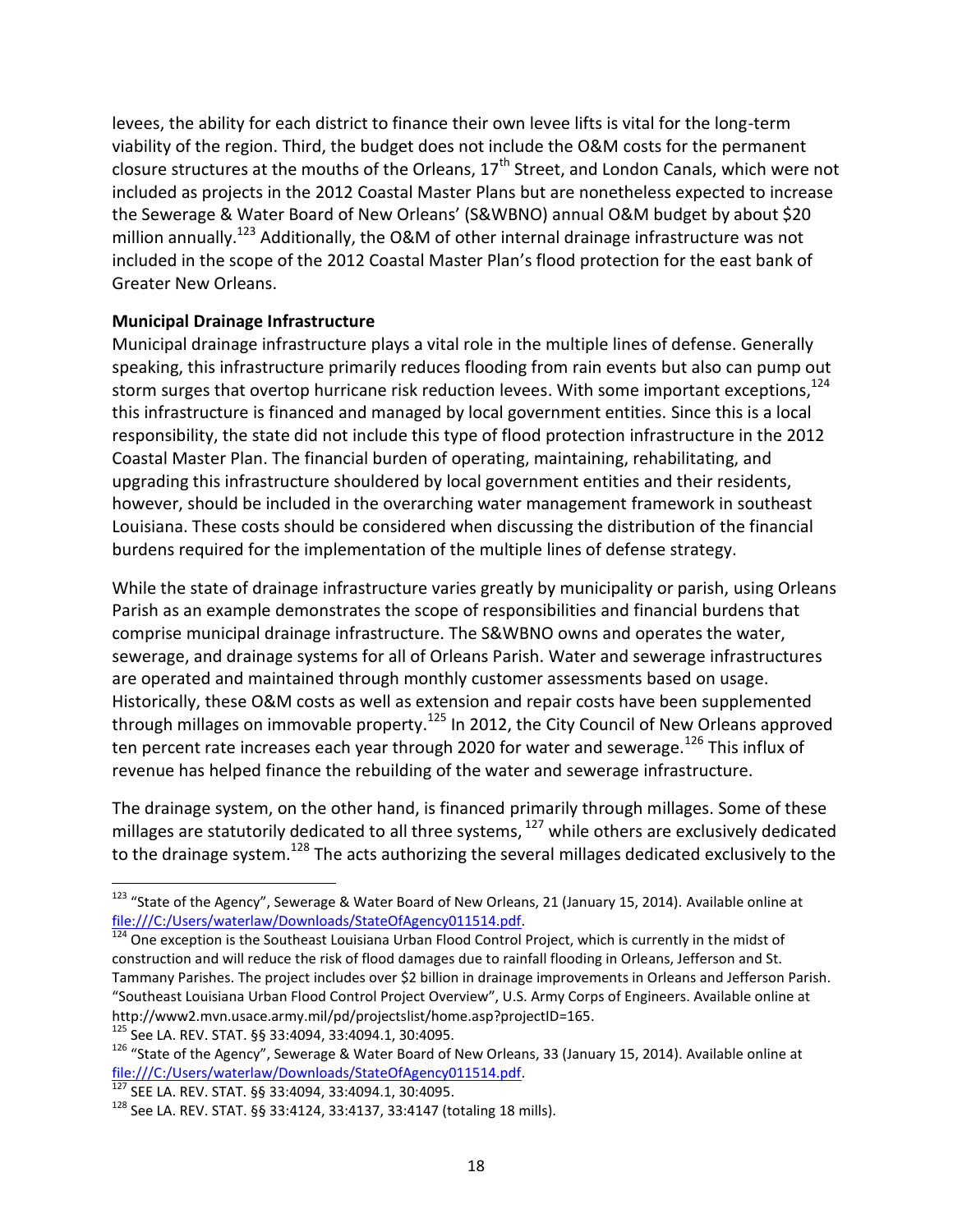drainage system are staggered and therefore expire at different times. A three-mill levy expires at the end of 2016, while a six-mill levy and a nine-mill levy expire at the end of 2027 and 2031 respectively.<sup>129</sup> These revenue streams will need to be replaced, and potentially increased, as the S&WBNO continues its drainage capital improvement campaign. The roughly \$1.5 billion needed to upgrade the drainage infrastructure (not to mention sewerage and water infrastructure) will receive significant assistance from the federal government. $^{130}$ 

While federal assistance for drainage infrastructure is welcome, it does not come without its own set of additional local responsibilities. The Southeast Louisiana Urban Flood Control (SELA) project was authorized by Congress to help reduce flooding in Jefferson, Orleans, and St. Tammany Parishes caused by a 10-year rain event.<sup>131</sup> While the federal government will have provided \$1.5 billion in total SELA funding from project inception to completion, the S&WBNO must chip in its non-federal cost-share of \$306 million over a 30-year period starting in 2018 (amounting to \$10.2 million per year).<sup>132</sup> Additionally, S&WBNO will also be responsible for all of the estimated \$12 million annual O&M costs associated with the pump stations at the end of the outfall canals once they are completed, as well as at least part of the O&M costs associated with the West Closure Complex which is still being negotiated between the local partners.

As a historically local responsibility, internal drainage infrastructure was not included in the 2012 Coastal Master Plan budget. It must, however, still be factored into the total equation for financing coastal protection and restoration, as it is certainly an additional burden on local taxpayers and, in some instances, a burden on the political capital wielded by the state's U.S. Congressional delegation.

# **Conclusion**

In the 2012 Coastal Master Plan, the LACPRA has a science-based guide to restore the coast; it does not, however, have sufficient funds lined up to fully implement that plan. The sum of the sources identified above (GOMESA, CPR Trust Fund, DOTD Transfers, CWPRA, CIAP, budget surplus, *Deepwater Horizon*-related funds, and NFWF) is approximately \$20.617 billion over the 50 year planning period.<sup>133</sup> While this total assumes a number of constants that may not prove true, it starkly indicates that the currently identified funding sources fall well short of the \$91.693 billion inflation adjusted total cost. This \$71.076 billion gap means that 77.5% of the total cost still needs to be secured.

 $\overline{a}$  $^{129}$  Id.

<sup>130</sup> Richard Rainey, *New Orleans Sewerage & Water Board Looking Down the Road at a New Drainage Fee*, Times Picayune (May 13, 2013),

[http://www.nola.com/politics/index.ssf/2013/05/new\\_orleans\\_sewerage\\_water\\_boa\\_7.html.](http://www.nola.com/politics/index.ssf/2013/05/new_orleans_sewerage_water_boa_7.html)

<sup>&</sup>lt;sup>131</sup> "Southeast Louisiana Urban Flood Control Project Overview", U.S. Army Corps of Engineers. Available online at [http://www.mvn.usace.army.mil/Missions/HSDRRS/SELAJeffersonAve.aspx.](http://www.mvn.usace.army.mil/Missions/HSDRRS/SELAJeffersonAve.aspx)

<sup>&</sup>lt;sup>132</sup> "State of the Agency", Sewerage & Water Board of New Orleans, 21 (January 15, 2014). Available online at [file:///C:/Users/waterlaw/Downloads/StateOfAgency011514.pdf.](file:///C:/Users/waterlaw/Downloads/StateOfAgency011514.pdf)

<sup>133 (</sup>Recurring Funds Total (see note 24) + CWPPRA Total + CIAP Total + Surplus + Transocean Civil + Tentative BP *Deepwater Horizon* Total excl. economic damages + NFWF) = (\$7.91 billion + \$4.215 billion + \$0.5 billion + \$0.79 billion + \$0.143 billion + \$5.787 billion + \$1.272 billion) = \$20.617 billion.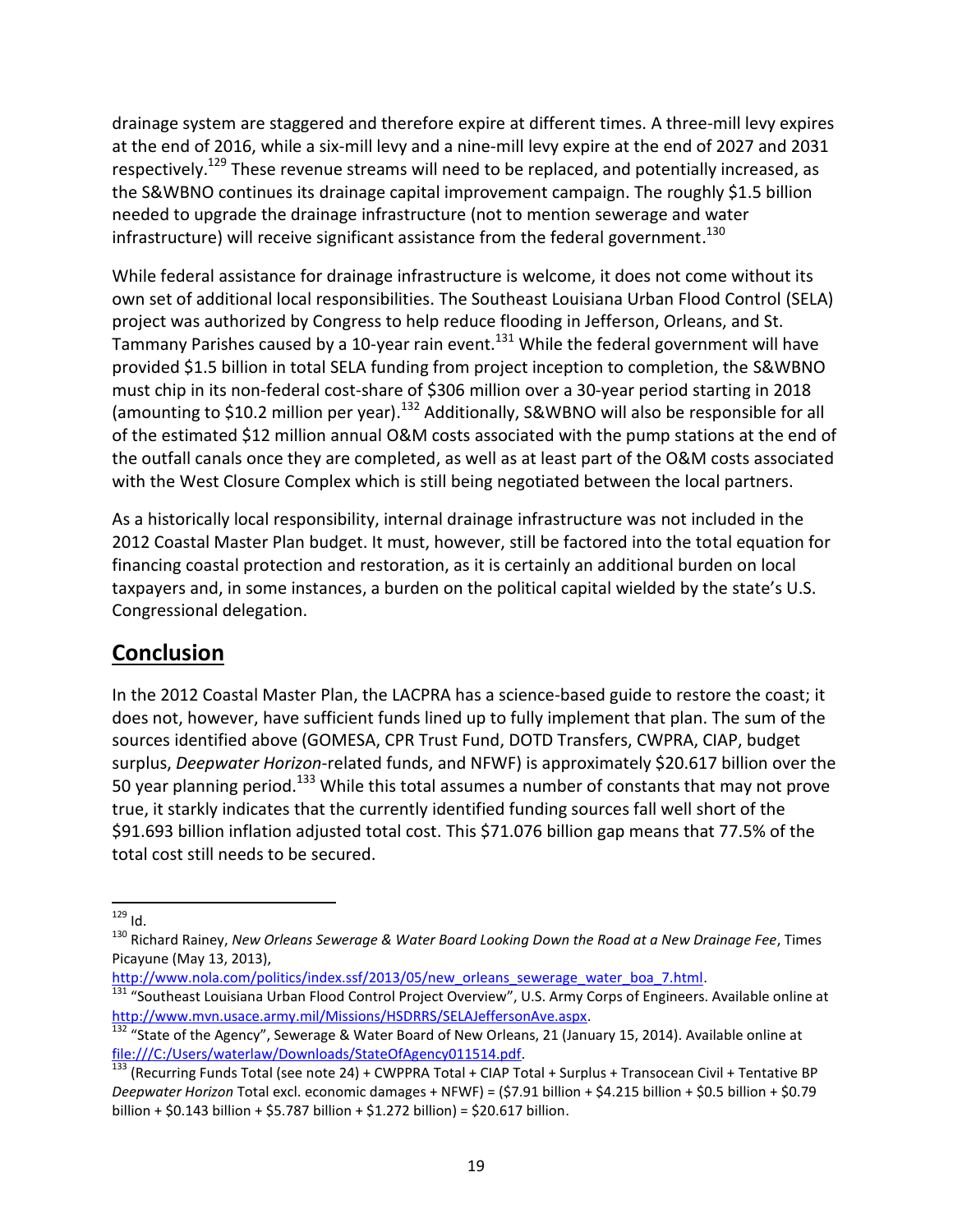While the ebb and flow of spending should be expected as restoration projects go through the many phases of planning, construction, and operation, revenue (without the help of a major windfall) should come as a steady stream so as to hasten project implementation through securitization and construction bonding. The current funding deficiencies do not preclude the plan's overall success; it does, however, allow for time to drive up the price of the 2012 Coastal Master Plan in the forms of inflation and erosion.

There are funds currently available to the LACPRA, and it is putting those funds to good use. While the *Deepwater Horizon* spill will bring in billions of dollars to put more of the 2012 Coastal Master Plan into motion, this windfall will not be sufficient to fully fix the coast. Another potential windfall, the lawsuit filed by the Southeast Louisiana Flood Protection Authority-East against 97 oil, gas, and pipeline companies for alleged damage to the coast, faces an uphill legal battle to stay alive after the State legislature acted to kill it and the federal district court dismissed it (not even using the legislature's action as a reason for dismissal).

But rather than say the gap is too much and give up, we must press on and cultivate new, recurring streams of funding to restore the coast. Future installments in this series will consider a variety of options of how the State can realistically plug this funding gap.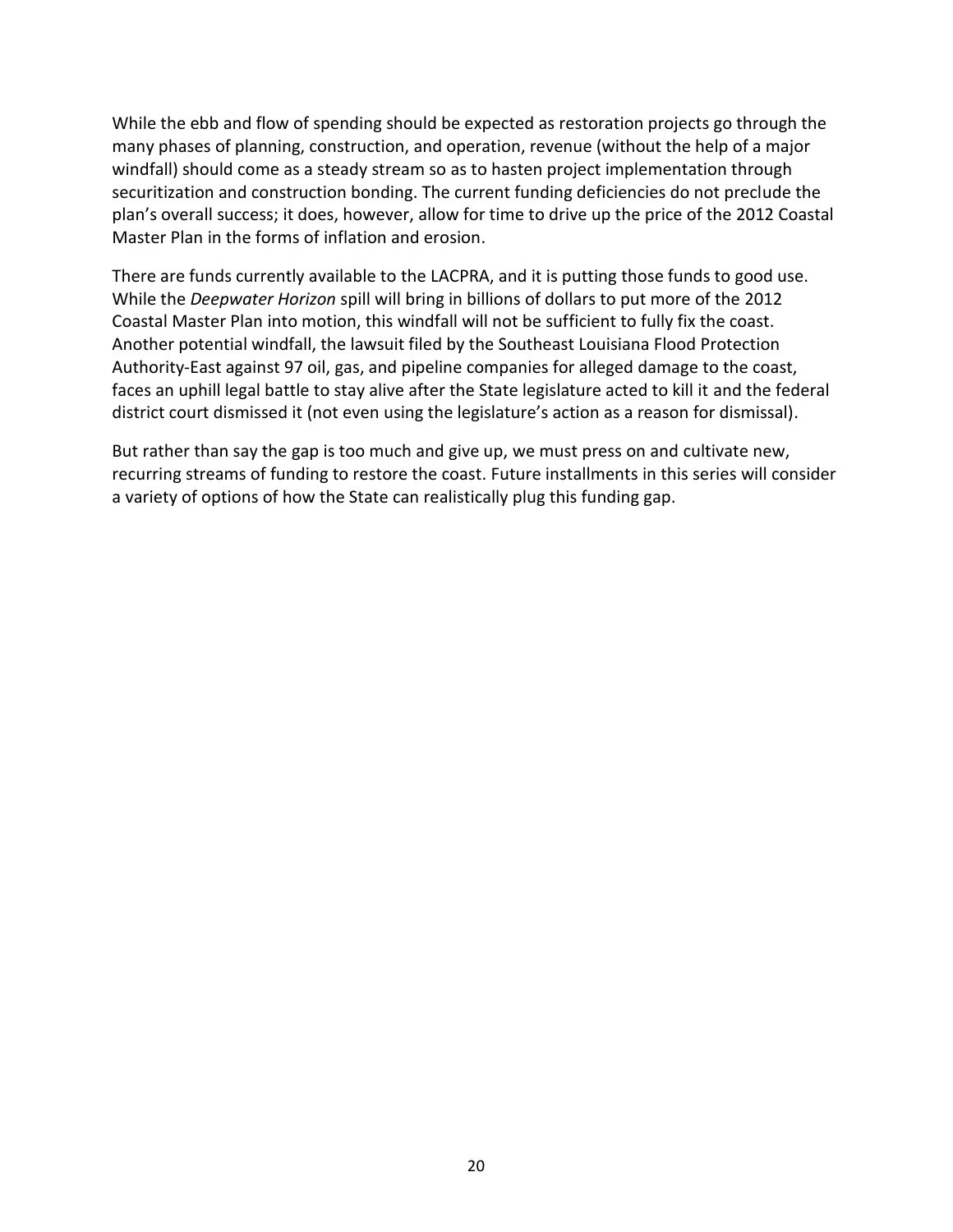| Louisiana Coastal Master Plan                             |                                                              |                    |                    |                  |                                 |        |                                   |                                                         |                                                                                                                      |                   |                                               |         |            |           |  |  |
|-----------------------------------------------------------|--------------------------------------------------------------|--------------------|--------------------|------------------|---------------------------------|--------|-----------------------------------|---------------------------------------------------------|----------------------------------------------------------------------------------------------------------------------|-------------------|-----------------------------------------------|---------|------------|-----------|--|--|
| Inflation Adjusted Plan Expenditures                      |                                                              |                    |                    |                  |                                 |        |                                   |                                                         |                                                                                                                      |                   |                                               |         |            |           |  |  |
|                                                           | Table 24. Historical Consumer Price Index for All Urban      |                    |                    |                  |                                 |        |                                   |                                                         |                                                                                                                      |                   |                                               |         |            |           |  |  |
|                                                           | Consumers (CPI-U): U.S. city average, all<br>items-Continued |                    |                    |                  |                                 |        |                                   |                                                         | U.S. Department of Labor, Bureau of Labor Statistics                                                                 |                   |                                               |         |            |           |  |  |
|                                                           | (1982-84=100, unless otherwise noted)                        |                    |                    |                  |                                 |        |                                   | Consumer Price Index History Table - Table 24 - Page 94 |                                                                                                                      |                   |                                               |         |            |           |  |  |
|                                                           |                                                              |                    |                    |                  |                                 |        |                                   |                                                         | Retrieved February 25, 2015 - http://www.bls.gov/cpi/cpid1501.pdf<br>Calculation of Average Inflation Rate 2005-2014 |                   |                                               |         |            |           |  |  |
|                                                           | Semiannual<br>averages                                       |                    | Annual             |                  | Percent change<br>from previous |        |                                   |                                                         |                                                                                                                      |                   |                                               |         |            |           |  |  |
| Year                                                      | 1st                                                          | 2 <sub>nd</sub>    | avg.               | Dec.             | Annual                          |        |                                   |                                                         | Annual Average                                                                                                       |                   |                                               |         |            |           |  |  |
|                                                           | half                                                         | half               |                    |                  | avg.                            |        |                                   |                                                         | Inflation                                                                                                            | Index             |                                               |         |            |           |  |  |
| 2003<br>2004                                              | 183.3<br>187.6                                               | 184.6<br>190.2     | 184.0<br>188.9     | 1.9<br>3.3       | $\frac{2.3}{2.7}$               |        |                                   | 2004                                                    | 2.70%                                                                                                                | 188.9 B           |                                               |         |            |           |  |  |
| 2005                                                      | 193.2                                                        | 197.4              | 195.3              | 3.4              | 3.4                             |        |                                   | 2005                                                    | 3.40%                                                                                                                |                   |                                               |         |            |           |  |  |
| 2006                                                      | 200.6                                                        | 202.6              | 201.6              | 2.5              | 3.2                             |        |                                   | 2006                                                    | 3.20%                                                                                                                |                   |                                               |         |            |           |  |  |
| 2007<br>2008                                              | 205.709<br>214.429                                           | 208.976<br>216.177 | 207.342<br>215,303 | 4.1<br>$\cdot$ 1 | 2.8<br>3.8                      |        |                                   | 2007                                                    | 2.80%                                                                                                                |                   | $(236.7/188.9) - 1 = 25.3%$                   |         |            |           |  |  |
| 2009                                                      | 213.139                                                      | 215.935            | 214.537            | 2.7              | $-4$                            |        |                                   | 2008                                                    | 3.80%                                                                                                                |                   | $(1+.0228)^{0.10} = 25.3%$                    |         |            |           |  |  |
| 2010<br>2011                                              | 217.535<br>223.598                                           | 218.576<br>226.280 | 218.056<br>224.939 | 1.5<br>3.0       | 1.6<br>3.2                      |        |                                   | 2009                                                    | $-0.40%$                                                                                                             |                   | Compound Average = 2.3%                       |         |            |           |  |  |
| 2012<br>2013                                              | 228.850<br>232.366                                           | 230.338<br>233.548 | 229.594<br>232.957 | 1.7<br>1.5       | 2.1<br>1.5                      |        |                                   | 2010                                                    | 1.60%                                                                                                                |                   |                                               |         |            |           |  |  |
| 2014                                                      | 236.384                                                      | 237.088            | 236.736            | .8               | 1.6                             |        |                                   | 2011                                                    | 3.20%                                                                                                                |                   |                                               |         |            |           |  |  |
| 2015                                                      |                                                              |                    |                    |                  | ٠                               |        |                                   | 2012                                                    | 2.10%                                                                                                                |                   |                                               |         |            |           |  |  |
|                                                           |                                                              |                    |                    |                  |                                 |        |                                   | 2013                                                    | 1.50%                                                                                                                |                   |                                               |         |            |           |  |  |
|                                                           |                                                              |                    |                    |                  |                                 |        |                                   | 2014                                                    | 1.60%                                                                                                                | $236.7$ A         |                                               |         |            |           |  |  |
|                                                           |                                                              |                    |                    |                  |                                 |        |                                   |                                                         | ----------                                                                                                           |                   |                                               |         |            |           |  |  |
|                                                           |                                                              |                    |                    |                  |                                 |        |                                   |                                                         |                                                                                                                      | 1.253             | A/B                                           |         |            |           |  |  |
|                                                           |                                                              |                    |                    |                  |                                 |        | Average inflation last 10 years   |                                                         | 2.30%                                                                                                                |                   |                                               |         |            |           |  |  |
|                                                           |                                                              |                    |                    |                  |                                 |        | Inflation adjustment 2010 to 2012 |                                                         | 105.37%                                                                                                              |                   |                                               |         |            |           |  |  |
|                                                           |                                                              |                    |                    |                  |                                 |        |                                   |                                                         |                                                                                                                      |                   |                                               |         |            |           |  |  |
|                                                           |                                                              |                    |                    |                  |                                 |        |                                   |                                                         |                                                                                                                      |                   |                                               |         |            |           |  |  |
| Master Plan Actual & Planned Expenditures in 2010 Dollars |                                                              |                    |                    |                  |                                 |        |                                   |                                                         |                                                                                                                      |                   |                                               |         |            |           |  |  |
| Assumes that Annual Plan Budgets were actually spent      |                                                              |                    |                    |                  |                                 |        |                                   |                                                         |                                                                                                                      |                   |                                               |         |            |           |  |  |
|                                                           |                                                              |                    |                    |                  |                                 | 2011   | 2012                              | 2013                                                    | 2014                                                                                                                 | 2015              | 2016                                          | 2017    | 2018       |           |  |  |
|                                                           |                                                              |                    |                    |                  |                                 |        |                                   |                                                         |                                                                                                                      |                   |                                               |         |            |           |  |  |
| Expenditures                                              | 2012 Annual Plan                                             |                    |                    |                  |                                 |        |                                   |                                                         |                                                                                                                      |                   |                                               |         |            |           |  |  |
|                                                           | 2013 Annual Plan                                             |                    |                    |                  |                                 |        | 441,272                           | 960,365                                                 |                                                                                                                      |                   |                                               |         |            |           |  |  |
|                                                           | 2014 Annual Plan                                             |                    |                    |                  |                                 |        |                                   |                                                         | 767,319                                                                                                              |                   |                                               |         |            |           |  |  |
|                                                           | 2015 Annual Plan                                             |                    |                    |                  |                                 |        |                                   |                                                         |                                                                                                                      | 725,487           |                                               |         |            |           |  |  |
|                                                           | 2016 Annual Plan                                             |                    |                    |                  |                                 |        |                                   |                                                         |                                                                                                                      |                   | 883,947                                       | 449,063 | 296,142    |           |  |  |
|                                                           |                                                              |                    |                    |                  |                                 |        |                                   |                                                         |                                                                                                                      | .                 |                                               |         | ---------- | Total     |  |  |
|                                                           |                                                              |                    |                    |                  |                                 | $\sim$ | 441,272                           | 960,365                                                 | 767,319                                                                                                              | 725,487           | 883,947                                       | 449,063 | 296,142    | 4,523,595 |  |  |
|                                                           |                                                              |                    |                    |                  |                                 |        |                                   |                                                         |                                                                                                                      |                   |                                               |         |            |           |  |  |
|                                                           | Discounted Back to 2010 Dollars                              |                    |                    |                  |                                 |        |                                   |                                                         |                                                                                                                      |                   |                                               |         |            |           |  |  |
|                                                           | Actual Inflation by Year                                     |                    |                    |                  |                                 | 3.20%  | 2.10%                             | 1.50%                                                   | 1.60%                                                                                                                |                   |                                               |         |            |           |  |  |
|                                                           | Assumed Average Inflation                                    |                    |                    |                  |                                 |        |                                   |                                                         |                                                                                                                      | 2.30%             | 2.30%                                         | 2.30%   | 2.30%      |           |  |  |
|                                                           |                                                              |                    |                    |                  |                                 |        |                                   |                                                         |                                                                                                                      |                   |                                               |         |            |           |  |  |
| Inflation Index                                           |                                                              |                    |                    |                  |                                 | 103.2% | 105.4%                            | 106.9%                                                  | 108.7%                                                                                                               | 111.2%            | 113.7%                                        | 116.3%  | 119.0%     |           |  |  |
|                                                           | Discount Rate to Adjust to 2010 Dollars                      |                    |                    |                  |                                 | 0.969  | 0.949                             | 0.935                                                   | 0.920                                                                                                                | 0.900             | 0.879                                         | 0.860   | 0.840      |           |  |  |
|                                                           |                                                              |                    |                    |                  |                                 |        |                                   |                                                         |                                                                                                                      |                   |                                               |         |            | Total     |  |  |
|                                                           | Master Plan Expenditures in 2010 Dollars                     |                    |                    |                  |                                 |        | 418,794                           | 897.976                                                 | 706,172                                                                                                              | 652,663           | 777,338                                       | 386,025 | 248,847    | 4,087,815 |  |  |
|                                                           |                                                              |                    |                    |                  |                                 |        |                                   |                                                         |                                                                                                                      |                   |                                               |         |            |           |  |  |
|                                                           |                                                              |                    |                    |                  |                                 |        |                                   |                                                         |                                                                                                                      |                   |                                               |         |            |           |  |  |
|                                                           |                                                              |                    |                    |                  |                                 |        |                                   |                                                         | 2012 Master Plan Assumes the Following Expenditure Streams - Millions of Dollars in 2010 Dollars                     |                   |                                               |         |            |           |  |  |
|                                                           |                                                              |                    |                    |                  | Original                        |        | Spent thru                        |                                                         |                                                                                                                      |                   |                                               |         |            |           |  |  |
|                                                           |                                                              |                    |                    |                  | Plan                            |        | 2018                              | Remainder                                               |                                                                                                                      |                   |                                               |         |            |           |  |  |
| 1st 20 Years                                              |                                                              |                    |                    |                  | 26,000                          |        | (4,088)                           | 21,912                                                  |                                                                                                                      |                   | minus dollars from 2012-2018 above            |         |            |           |  |  |
| 2nd 20 Years                                              |                                                              |                    |                    |                  | 15,000                          |        |                                   | 15,000                                                  |                                                                                                                      |                   | 13 years of remaining dollars for the initial |         |            |           |  |  |
| Last 10 Years                                             |                                                              |                    |                    |                  | ----------                      | 9,000  | ----------                        | 9,000<br>----------                                     |                                                                                                                      | 20 year period or | \$1,686   per year on average.                |         |            |           |  |  |
|                                                           |                                                              |                    |                    |                  | 50,000                          |        | (4,088)                           | 45,912                                                  |                                                                                                                      |                   |                                               |         |            |           |  |  |
|                                                           |                                                              |                    |                    |                  |                                 |        |                                   |                                                         |                                                                                                                      |                   |                                               |         |            |           |  |  |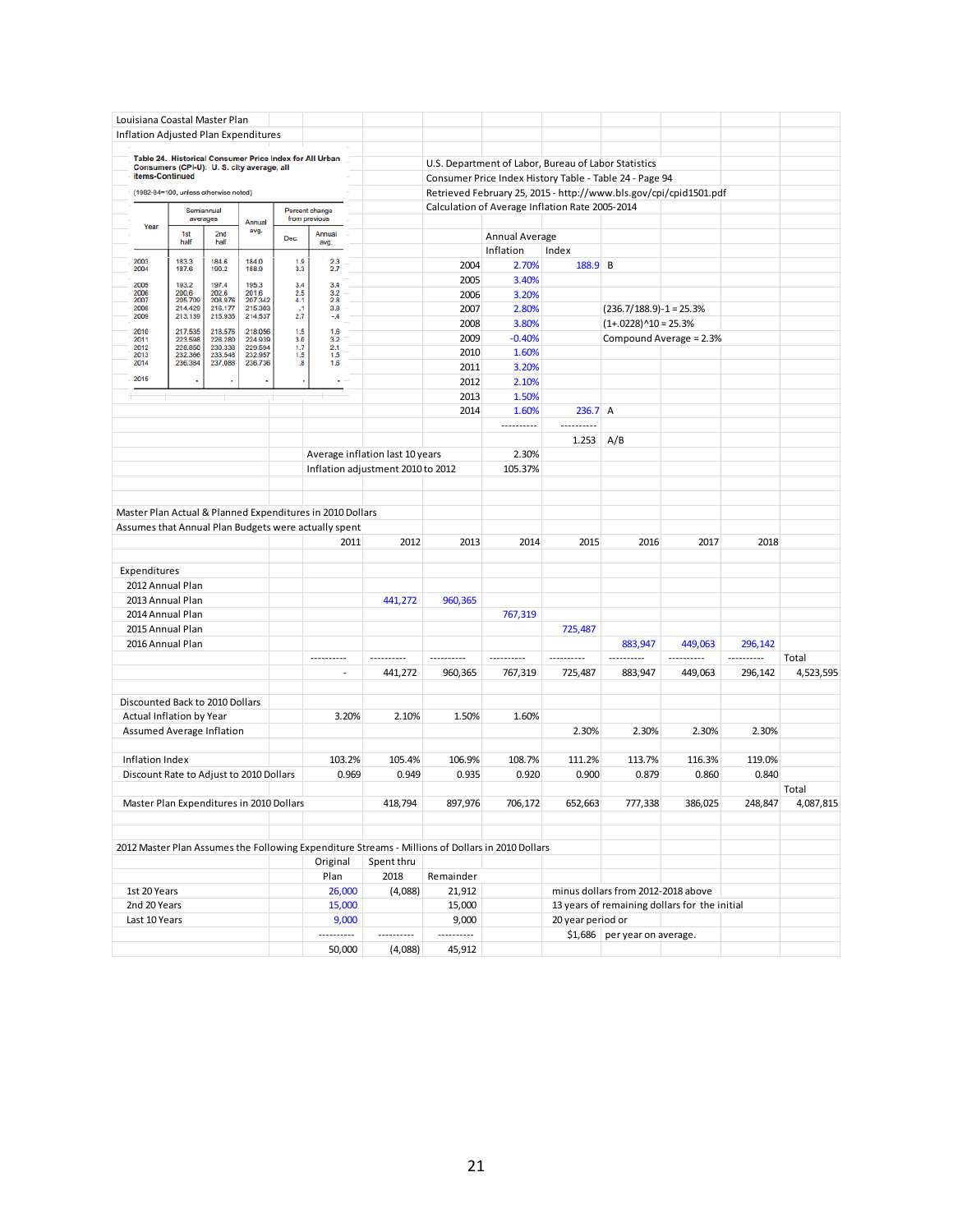| Remaining Master Plan Expenditures                                                                      |      |                 |               |            |                                                                                |                                         |                                |                                                      |                                                       |                |
|---------------------------------------------------------------------------------------------------------|------|-----------------|---------------|------------|--------------------------------------------------------------------------------|-----------------------------------------|--------------------------------|------------------------------------------------------|-------------------------------------------------------|----------------|
| in Nominal Dollars i.e. inflation adjusted                                                              |      |                 |               |            |                                                                                |                                         |                                |                                                      |                                                       |                |
|                                                                                                         |      |                 |               |            |                                                                                |                                         |                                |                                                      |                                                       |                |
|                                                                                                         |      |                 |               |            |                                                                                |                                         |                                |                                                      |                                                       |                |
|                                                                                                         |      |                 |               |            |                                                                                |                                         |                                |                                                      |                                                       |                |
|                                                                                                         |      |                 | Assumed       | Cumulative | Inflated                                                                       |                                         |                                |                                                      |                                                       |                |
|                                                                                                         |      | 2010            | Inflation     | Inflation  | To Nominal                                                                     |                                         |                                |                                                      |                                                       |                |
|                                                                                                         |      | <b>MDollars</b> | Rate          | Factor     | Dollars                                                                        |                                         |                                |                                                      |                                                       |                |
|                                                                                                         |      |                 |               |            |                                                                                |                                         |                                |                                                      |                                                       |                |
|                                                                                                         |      |                 |               |            |                                                                                |                                         |                                |                                                      |                                                       |                |
| Inflation Adjustment 2010-2011                                                                          |      |                 |               | 1.032      |                                                                                |                                         |                                |                                                      |                                                       |                |
| Per 2012 Annual Plan                                                                                    | 2012 | 418.8           | 2.10%         | 1.054      | 441.3                                                                          |                                         |                                |                                                      |                                                       |                |
| Per 2013 Annual Plan                                                                                    | 2013 | 898.0           | 1.50%         | 1.069      | 960.4                                                                          |                                         |                                |                                                      |                                                       |                |
| Per 2014 Annual Plan                                                                                    | 2014 | 706.2           | 1.60%         | 1.087      | 767.3                                                                          |                                         |                                |                                                      |                                                       |                |
| Per 2015 Annual Plan                                                                                    | 2015 | 652.7           | 2.30%         | 1.112      | 725.5                                                                          |                                         |                                |                                                      |                                                       |                |
| Per 2016 Annual Plan                                                                                    | 2016 | 777.3           | 2.30%         | 1.137      | 883.9                                                                          |                                         |                                |                                                      |                                                       |                |
|                                                                                                         |      |                 |               |            |                                                                                |                                         |                                |                                                      |                                                       |                |
| Per 2016 Annual Plan                                                                                    | 2017 | 386.0           | 2.30%         | 1.163      | 449.1                                                                          |                                         |                                |                                                      |                                                       |                |
| Per 2016 Annual Plan                                                                                    | 2018 | 248.8           | 2.30%         | 1.190      | 296.1                                                                          |                                         |                                |                                                      |                                                       |                |
| 1st 20 Years minus 2013-2018                                                                            | 2019 | 1,685.6         | 2.30%         | 1.217      | 2,052.0                                                                        |                                         |                                |                                                      |                                                       |                |
|                                                                                                         | 2020 | 1,685.6         | 2.30%         | 1.245      | 2,099.2                                                                        |                                         |                                | Per the 2012 Master Plan - Appendix B page B-15      |                                                       |                |
|                                                                                                         | 2021 | 1,685.6         | 2.30%         | 1.274      | 2,147.5                                                                        |                                         |                                | \$26 billion in expenditures are planned for the 1st |                                                       |                |
|                                                                                                         |      |                 |               |            |                                                                                |                                         |                                |                                                      |                                                       |                |
|                                                                                                         | 2022 | 1,685.6         | 2.30%         | 1.303      | 2,196.9                                                                        | 20 years of the plan.                   |                                |                                                      |                                                       |                |
|                                                                                                         | 2023 | 1,685.6         | 2.30%         | 1.333      | 2,247.4                                                                        |                                         |                                |                                                      | 2010                                                  | Nominal        |
|                                                                                                         | 2024 | 1,685.6         | 2.30%         | 1.364      | 2,299.1                                                                        | Expenditures - 1st 20 Years             |                                |                                                      | Constant \$'s                                         | Dollars        |
|                                                                                                         | 2025 | 1,685.6         | 2.30%         | 1.395      | 2,352.0                                                                        |                                         | 2012-2014 Assumed To Be Spent  |                                                      | 2,022.94                                              | 2,168.96       |
|                                                                                                         | 2026 | 1,685.6         | 2.30%         | 1.427      | 2,406.1                                                                        |                                         | 2015 - per 2015 Annual Plan    |                                                      | 652.7                                                 | 725.5          |
|                                                                                                         |      |                 |               |            |                                                                                |                                         |                                |                                                      |                                                       |                |
|                                                                                                         | 2027 | 1,685.6         | 2.30%         | 1.460      | 2,461.4                                                                        |                                         | 2016-2018 per 2016 Annual Plan |                                                      | 1,412.21                                              | 1,629.15       |
|                                                                                                         | 2028 | 1,685.6         | 2.30%         | 1.494      | 2,518.1                                                                        |                                         |                                |                                                      |                                                       | ----------     |
|                                                                                                         | 2029 | 1,685.6         | 2.30%         | 1.528      | 2,576.0                                                                        |                                         | Spent or Planned To Be Spent   |                                                      | 4,087.82                                              | 4,523.60       |
|                                                                                                         | 2030 | 1,685.6         | 2.30%         | 1.563      | 2,635.2                                                                        | Remaining 13 years                      |                                |                                                      | 21,912.19                                             | 30,686.95      |
|                                                                                                         | 2031 | 1,685.6         | 2.30%         | 1.599      | 2,695.8                                                                        |                                         |                                |                                                      | ----------                                            | ----------     |
|                                                                                                         |      |                 |               |            |                                                                                |                                         |                                |                                                      |                                                       |                |
| 2nd 20 Years                                                                                            | 2032 | 750.0           | 2.30%         | 1.636      | 1,227.1                                                                        |                                         |                                |                                                      | 26,000.00                                             | 35,210.54      |
|                                                                                                         | 2033 | 750.0           | 2.30%         | 1.674      | 1,255.3                                                                        |                                         |                                |                                                      |                                                       |                |
|                                                                                                         | 2034 | 750.0           | 2.30%         | 1.712      | 1,284.2                                                                        |                                         |                                |                                                      |                                                       |                |
|                                                                                                         | 2035 | 750.0           | 2.30%         | 1.752      | 1,313.8                                                                        |                                         |                                |                                                      | Spending rate required in the 13 years ending 2031 in |                |
|                                                                                                         | 2036 | 750.0           | 2.30%         | 1.792      | 1,344.0                                                                        | order for the Master Plan to "catch up" |                                |                                                      |                                                       |                |
|                                                                                                         |      |                 |               |            |                                                                                |                                         |                                |                                                      |                                                       | 1,686 per year |
|                                                                                                         | 2037 | 750.0           | 2.30%         | 1.833      | 1,374.9                                                                        |                                         |                                |                                                      |                                                       |                |
|                                                                                                         | 2038 | 750.0           | 2.30%         | 1.875      | 1,406.5                                                                        |                                         |                                |                                                      |                                                       |                |
|                                                                                                         | 2039 | 750.0           | 2.30%         | 1.918      | 1,438.9                                                                        |                                         |                                |                                                      |                                                       |                |
|                                                                                                         | 2040 | 750.0           | 2.30%         | 1.963      | 1,471.9                                                                        |                                         |                                |                                                      |                                                       |                |
|                                                                                                         |      |                 |               |            |                                                                                |                                         |                                |                                                      |                                                       |                |
|                                                                                                         | 2041 | 750.0           | 2.30%         | 2.008      | 1,505.8                                                                        |                                         |                                |                                                      |                                                       |                |
|                                                                                                         | 2042 | 750.0           | 2.30%         | 2.054      | 1,540.4                                                                        |                                         |                                |                                                      |                                                       |                |
|                                                                                                         | 2043 | 750.0           | 2.30%         | 2.101      | 1,575.9                                                                        |                                         |                                |                                                      |                                                       |                |
|                                                                                                         | 2044 | 750.0           | 2.30%         | 2.149      | 1,612.1                                                                        |                                         |                                |                                                      |                                                       |                |
|                                                                                                         | 2045 | 750.0           | 2.30%         | 2.199      | 1,649.2                                                                        |                                         |                                |                                                      |                                                       |                |
|                                                                                                         |      |                 |               |            |                                                                                |                                         |                                |                                                      |                                                       |                |
|                                                                                                         | 2046 | 750.0           | 2.30%         | 2.249      | 1,687.1                                                                        |                                         |                                |                                                      |                                                       |                |
|                                                                                                         | 2047 | 750.0           | 2.30%         | 2.301      | 1,725.9                                                                        |                                         |                                |                                                      |                                                       |                |
|                                                                                                         | 2048 | 750.0           | 2.30%         | 2.354      | 1,765.6                                                                        |                                         |                                |                                                      |                                                       |                |
|                                                                                                         | 2049 | 750.0           | 2.30%         | 2.408      | 1,806.2                                                                        |                                         |                                |                                                      |                                                       |                |
|                                                                                                         | 2050 | 750.0           | 2.30%         | 2.464      | 1,847.8                                                                        |                                         |                                |                                                      |                                                       |                |
|                                                                                                         |      |                 |               |            |                                                                                |                                         |                                |                                                      |                                                       |                |
|                                                                                                         | 2051 | 750.0           | 2.30%         | 2.520      | 1,890.3                                                                        |                                         |                                |                                                      |                                                       |                |
| Last 10 Years                                                                                           | 2052 | 900.0           | 2.30%         | 2.578      | 2,320.5                                                                        |                                         |                                |                                                      |                                                       |                |
|                                                                                                         | 2053 | 900.0           | 2.30%         | 2.638      | 2,373.9                                                                        |                                         |                                |                                                      |                                                       |                |
|                                                                                                         | 2054 | 900.0           | 2.30%         | 2.698      | 2,428.5                                                                        |                                         |                                |                                                      |                                                       |                |
|                                                                                                         |      |                 |               |            |                                                                                |                                         |                                |                                                      |                                                       |                |
|                                                                                                         | 2055 | 900.0           | 2.30%         | 2.760      | 2,484.3                                                                        |                                         |                                |                                                      |                                                       |                |
|                                                                                                         | 2056 | 900.0           | 2.30%         | 2.824      | 2,541.5                                                                        |                                         |                                |                                                      |                                                       |                |
|                                                                                                         | 2057 | 900.0           | 2.30%         | 2.889      | 2,599.9                                                                        |                                         |                                |                                                      |                                                       |                |
|                                                                                                         | 2058 | 900.0           | 2.30%         | 2.955      | 2,659.7                                                                        |                                         |                                |                                                      |                                                       |                |
|                                                                                                         | 2059 | 900.0           | 2.30%         | 3.023      | 2,720.9                                                                        |                                         |                                |                                                      |                                                       |                |
|                                                                                                         | 2060 | 900.0           | 2.30%         | 3.093      | 2,783.5                                                                        |                                         |                                |                                                      |                                                       |                |
|                                                                                                         |      |                 |               |            |                                                                                |                                         |                                |                                                      |                                                       |                |
|                                                                                                         | 2061 | 900.0           | 2.30%         | 3.164      | 2,847.5                                                                        |                                         |                                |                                                      |                                                       |                |
|                                                                                                         |      |                 |               |            |                                                                                |                                         |                                |                                                      |                                                       |                |
| Expenditures 2012 - 2061                                                                                |      | 50,000.0        |               |            | 91,693.7                                                                       |                                         |                                |                                                      |                                                       |                |
|                                                                                                         |      | =======         |               |            | =======                                                                        |                                         |                                |                                                      |                                                       |                |
|                                                                                                         |      |                 |               |            |                                                                                |                                         |                                |                                                      |                                                       |                |
|                                                                                                         |      |                 |               |            |                                                                                |                                         |                                |                                                      |                                                       |                |
|                                                                                                         |      |                 |               |            |                                                                                |                                         |                                |                                                      |                                                       |                |
| Assumptions:                                                                                            |      |                 |               |            |                                                                                |                                         |                                |                                                      |                                                       |                |
| 2012 Master Plan - Assumes Expenditures in 2010 constant dollars as follows:                            |      |                 |               |            |                                                                                |                                         |                                |                                                      |                                                       |                |
| Appendix B - page B-15 - see                                                                            |      |                 |               |            | http://coastal.la.gov/a-common-vision/2012-coastal-master-plan/cmp-appendices/ |                                         |                                |                                                      |                                                       |                |
|                                                                                                         |      |                 |               |            |                                                                                |                                         |                                |                                                      |                                                       |                |
|                                                                                                         |      | \$26 Billion    | 1st 20 Years  |            |                                                                                |                                         |                                |                                                      |                                                       |                |
|                                                                                                         |      | \$15 Billion    | 2nd 20 Years  |            |                                                                                |                                         |                                |                                                      |                                                       |                |
|                                                                                                         |      | \$9 Billion     | Last 10 Years |            |                                                                                |                                         |                                |                                                      |                                                       |                |
|                                                                                                         |      |                 |               |            |                                                                                |                                         |                                |                                                      |                                                       |                |
|                                                                                                         |      |                 |               |            |                                                                                |                                         |                                |                                                      |                                                       |                |
| 2012 Master Plan cost estimate were figured in 2010 constant dollars - see                              |      |                 |               |            |                                                                                |                                         |                                |                                                      |                                                       |                |
| David G. Graves, Christopher Sharon, & Debra Knopman. (2012). Technical Report, Planning Tool to        |      |                 |               |            |                                                                                |                                         |                                |                                                      |                                                       |                |
| Support Louisiana's Decision making on Coastal Protection and Restoration. Page xvi. Gulf States Policy |      |                 |               |            |                                                                                |                                         |                                |                                                      |                                                       |                |
| Institute/RAND Corporation. Retrieved July 11, 2013, from:                                              |      |                 |               |            |                                                                                |                                         |                                |                                                      |                                                       |                |
| http://www.rand.org/content/dam/rand/pubs/technical reports/2012/RAND TR1266.pdf                        |      |                 |               |            |                                                                                |                                         |                                |                                                      |                                                       |                |
|                                                                                                         |      |                 |               |            |                                                                                |                                         |                                |                                                      |                                                       |                |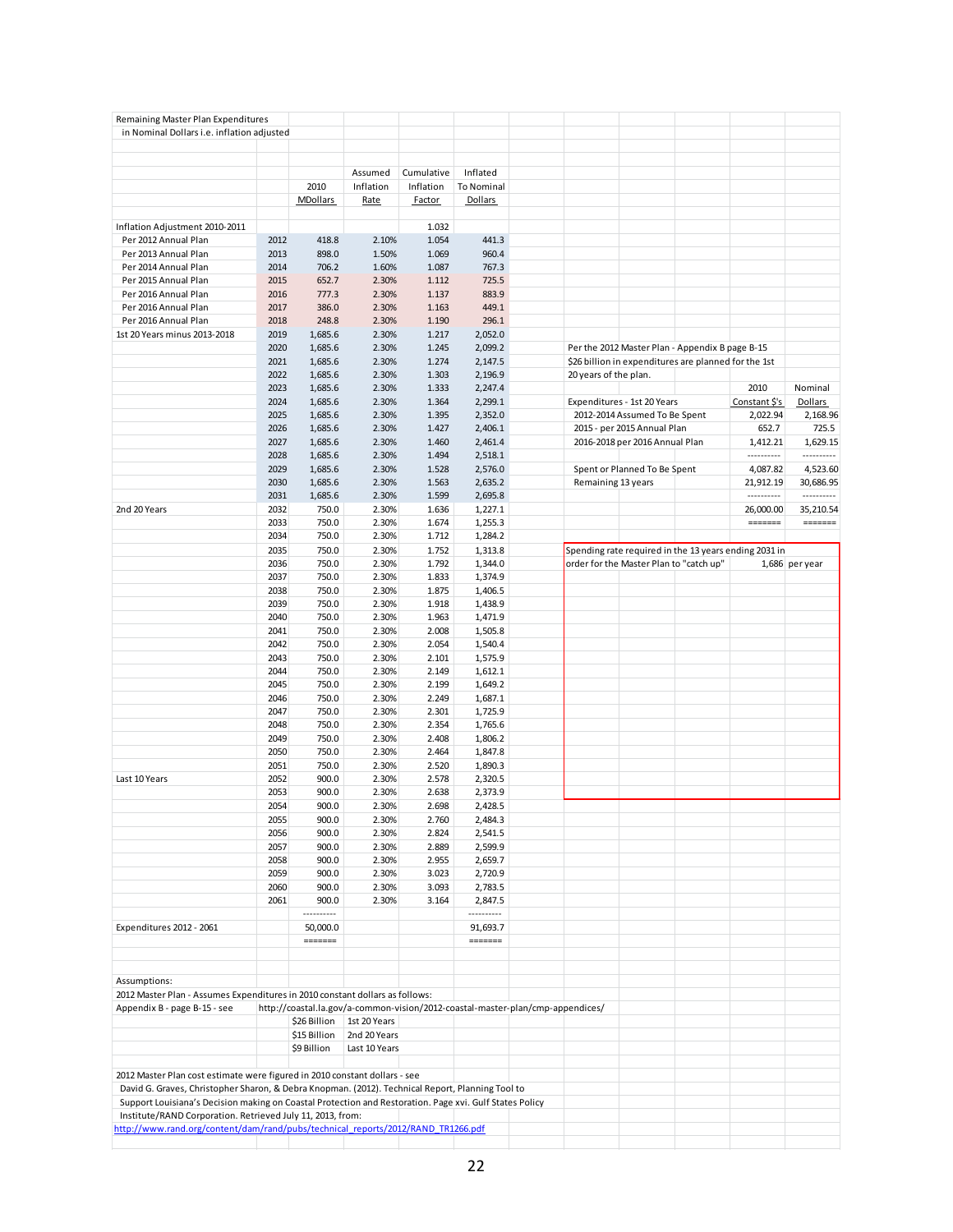| <b>Source</b>           | <b>Projected Total \$</b>                                 | <b>Timing</b>                                                                   | <b>Limits on usage</b>                                                                                                                                                                                                                                                                                                                                                                                                                                                                                                                                                                    | <b>Usable as Federal</b><br>Match? | <b>Required Match</b>                                    | <b>Conditions</b>                                                                                                                                                                                                                                                                                                                                                                                                | <b>Comments</b>                                                                                                                                                                                                                                                                                                                            | <b>Adjusts with inflation?</b>                                                                                                                                                                                                                                                                  |
|-------------------------|-----------------------------------------------------------|---------------------------------------------------------------------------------|-------------------------------------------------------------------------------------------------------------------------------------------------------------------------------------------------------------------------------------------------------------------------------------------------------------------------------------------------------------------------------------------------------------------------------------------------------------------------------------------------------------------------------------------------------------------------------------------|------------------------------------|----------------------------------------------------------|------------------------------------------------------------------------------------------------------------------------------------------------------------------------------------------------------------------------------------------------------------------------------------------------------------------------------------------------------------------------------------------------------------------|--------------------------------------------------------------------------------------------------------------------------------------------------------------------------------------------------------------------------------------------------------------------------------------------------------------------------------------------|-------------------------------------------------------------------------------------------------------------------------------------------------------------------------------------------------------------------------------------------------------------------------------------------------|
| <b>CWPPRA (Federal)</b> | \$3,340,814,280.00                                        | \$74,240,317/yr (Avg. annual<br>amount 2016-2018)                               | Must be used for coastal wetlands restoration or conservation projects.                                                                                                                                                                                                                                                                                                                                                                                                                                                                                                                   | <b>NO</b>                          | 15%                                                      | To reduce the state cost share from 25% to 15%<br>Louisiana has submitted a Coastal Wetlands<br>Conservation Plan. "In the event that the<br>Secretary (of the Army), the Director (of FWS),<br>and the (EPA) Administrator jointly determine<br>that the State is not taking reasonable steps to<br>implement and administer a conservation plan"<br>the state portion of the cost share reverts back<br>to 25% | The funding structure of the<br>program frustrates multi-year<br>planning for projects, raising their<br>cost and effectively limiting<br>CWPPRA's scope. The source of<br>CWPPRA's matching grant program<br>has been funded through<br>continuing resolutions in recent<br>years, leaving the program on<br>uncertain financial footing. | No. CWPPRA projects are funded from the<br>Sport Fish Restoration and Boating Trust Fund<br>which collects revenue from small-engine fuel<br>taxes at a flat rate per gallon rather than a<br>percentage. Without legislative action<br>changing tax, theavailable funds will stay the<br>same. |
| <b>CIAP</b>             | \$500,000,000.00                                          | 2010                                                                            | Can only be used for: Projects and activities for the conservation,<br>protection, or restoration of coastal areas, including wetlands; Mitigation<br>of damage to fish, wildlife, or natural resources; Planning assistance and<br>\$500,000,000 total from 2007 the administrative costs of complying with this section; Implementation<br>of a federally-approved marine, coastal, or comprehensive conservation<br>management plan; Mitigation of the impact of outer Continental Shelf<br>activities through funding of onshore infrastructure projects and public<br>service needs. | No                                 | None                                                     | Louisiana was required to submit coastal impact<br>assistance plan. It was approved and the CIAP<br>funds have been disbursed.                                                                                                                                                                                                                                                                                   | All CIAP money is expected to be spent<br>by the end of 2017                                                                                                                                                                                                                                                                               | No                                                                                                                                                                                                                                                                                              |
| SELA                    | \$1,524,800,000.00                                        | \$224.8 million appropriated<br>in 2005; \$1.3 billion<br>appropriated in 2008. | Used for projects to help reduce flooding in Jefferson, Orleans,<br>and St. Tammany Parishes caused by a 10-year rain event.                                                                                                                                                                                                                                                                                                                                                                                                                                                              | No                                 | 0% for 2005 appropriation,<br>35% for 2008 appropriation | Before carrying out a project authorized under<br>WRDA, a non-Federal interest shall "obtain any<br>permit or approval required in connection with<br>the project or separable element under Federal<br>or State law; and ensure that a final<br>environmental impact statement or<br>environmental assessment, as appropriate, for<br>the project or separable element has been filed."                         | Orleans S&WB will begin paying back its<br>its non-federal cost-share of \$306<br>million over a 30-year period starting in<br>2018 (amounting to \$10.2 million per<br>year).                                                                                                                                                             | No                                                                                                                                                                                                                                                                                              |
| <b>MRT</b>              | \$302,000,000 total for river<br>below Cape Girardeau, MO | Subject to annual<br>appropriations                                             | Usage decided by Army Corps of Engineers                                                                                                                                                                                                                                                                                                                                                                                                                                                                                                                                                  | No                                 | No                                                       |                                                                                                                                                                                                                                                                                                                                                                                                                  | Upon the completion of any levee<br>constructed for flood control, said levee<br>shall be turned over to the levee district<br>protected thereby for maintenance<br>thereafter.                                                                                                                                                            | No                                                                                                                                                                                                                                                                                              |
| <b>GOMESA - State</b>   | \$6,160,768,550.00                                        | \$768,550 (2012 - 2017);<br>\$140,000,000/yr (2018-2061)                        | To be used for projects and activities for the purposes of coastal<br>protection, including conservation, coastal restoration, hurricane<br>protection, and infrastructure directly affected by coastal wetland losses;<br>Mitigation of damage to fish, wildlife, or natural resources;<br>Implementation of a federally-approved marine, coastal, or<br>comprehensive conservation management plan; Mitigation of the impact<br>of outer Continental Shelf activities through the funding of onshore<br>infrastructure projects.                                                        | Maybe                              | No                                                       |                                                                                                                                                                                                                                                                                                                                                                                                                  | GOMESA funding is dependent on<br>continued dominance of oil and gas in<br>the global economy, if oil and gas<br>production in the gulf wanes, so will<br>GOMESA funds. There is also the<br>possibility that funds will be redirected<br>to nation-wide programs or that<br>GOMESA will be repealed.                                      | No. GOMESA has a \$500 million cap on the<br>annual amount that can be shared among<br>states.                                                                                                                                                                                                  |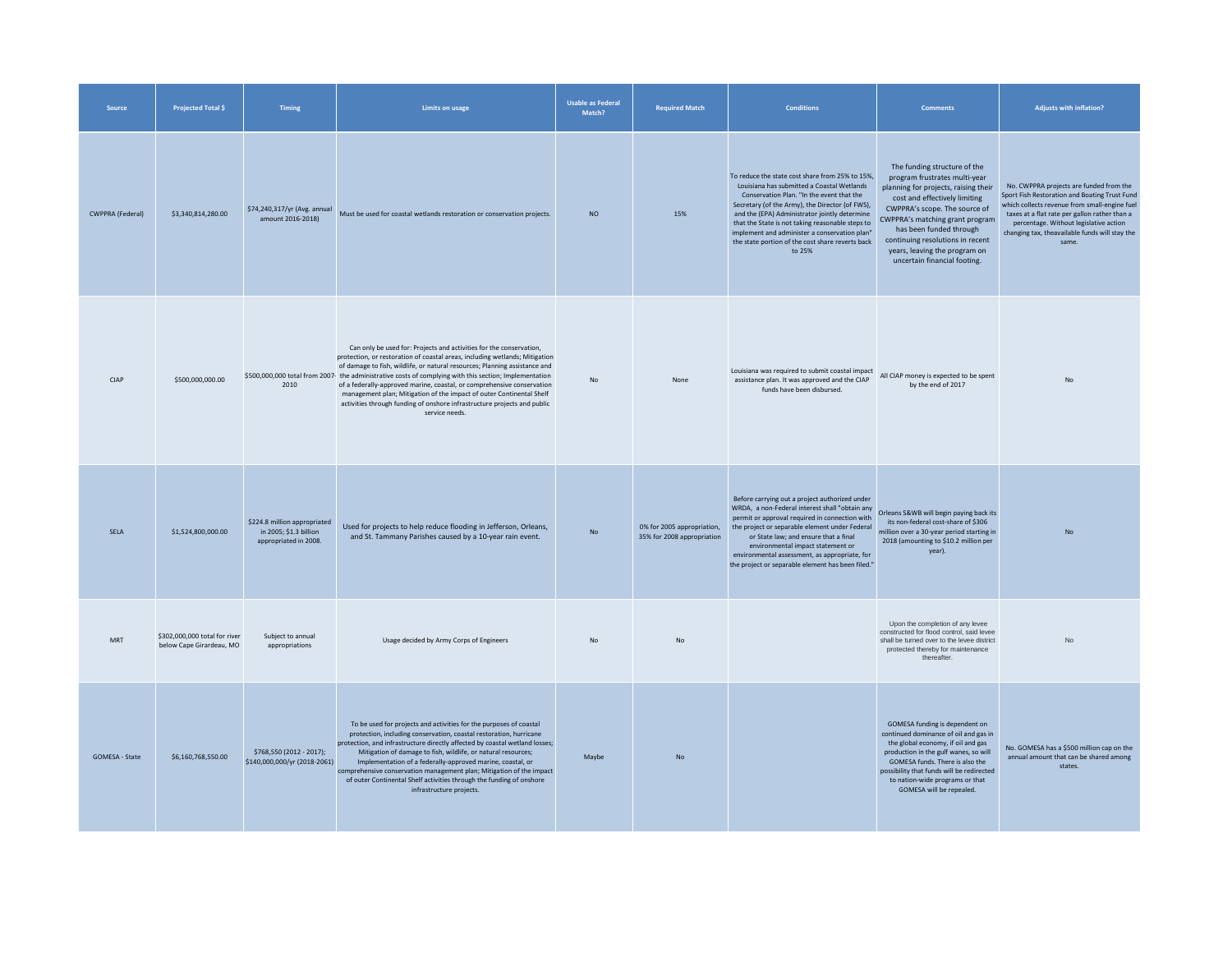| Source                                  | <b>Projected Total \$</b> | Timing                                                | <b>Limits on usage</b>                                                                                                                                                                                                                                                                                                                                                  | <b>Usable as Federal</b><br>Match? | <b>Required Match</b> | <b>Conditions</b>                                                                                                                                                                                                                                                                                                                                                                                                                                                                     | <b>Comments</b>                                                                                                                                                           | Adjusts with inflation?                                                                                                                                                                                                                                                                                                                                                                                                                                       |
|-----------------------------------------|---------------------------|-------------------------------------------------------|-------------------------------------------------------------------------------------------------------------------------------------------------------------------------------------------------------------------------------------------------------------------------------------------------------------------------------------------------------------------------|------------------------------------|-----------------------|---------------------------------------------------------------------------------------------------------------------------------------------------------------------------------------------------------------------------------------------------------------------------------------------------------------------------------------------------------------------------------------------------------------------------------------------------------------------------------------|---------------------------------------------------------------------------------------------------------------------------------------------------------------------------|---------------------------------------------------------------------------------------------------------------------------------------------------------------------------------------------------------------------------------------------------------------------------------------------------------------------------------------------------------------------------------------------------------------------------------------------------------------|
| GOMESA - Local                          | \$1,575,000,000.00        | \$35000000/yr (2017-2061)                             | Same as State                                                                                                                                                                                                                                                                                                                                                           | Maybe                              | No                    |                                                                                                                                                                                                                                                                                                                                                                                                                                                                                       | <b>GOMESA funds to Coastal Political</b><br>Subdivisions are subject to the same<br>concerns as the state portion                                                         | No. Subject to same cap as Federal funds.                                                                                                                                                                                                                                                                                                                                                                                                                     |
| <b>CPR Trust Fund Annual</b><br>Revenue | \$1,550,657,814.00        | \$31,013,156/yr (Avg. annual<br>amount for 2012-2018) | CPR Trust Fund is subject to appropriations by the legislature only<br>for the purposes of 'integrated coastal protection' as defined in<br>LA. REV. STAT. 49:214.2(11).                                                                                                                                                                                                | Yes                                | N/A                   | The CPR Trust Fund balance cannot exceed \$500<br>million.                                                                                                                                                                                                                                                                                                                                                                                                                            | The CPR Trust Fund also includes<br><b>GOMESA revenues and Deepwater</b><br>Horizon CWA civil penalties.                                                                  | No. The fund has a \$500 million cap.<br>Mineral revenues received by the state<br>are allocated according to La. Const. Art.<br>VII, § 10.2. Of excess funds after required<br>allocations, a minimum of \$5 million must<br>be deposited in CPR Trust fund; \$10<br>million deposited into fund when excess<br>revenues hit \$600 million and another<br>\$10 million when revenues exceed \$650<br>million. This formula does not adjust for<br>inflation. |
| <b>DOTD Transfers</b>                   | \$200,000,000.00          | \$5,000,000/yr                                        | None                                                                                                                                                                                                                                                                                                                                                                    | Yes                                | N/A                   |                                                                                                                                                                                                                                                                                                                                                                                                                                                                                       | Funds reallocated DOTD correspond to<br>transfer of responsibilities for hurricane<br>response coordination. Unkown if/to<br>what extent tehse transfers will<br>continue | No                                                                                                                                                                                                                                                                                                                                                                                                                                                            |
| <b>RESTORE Pot 1</b>                    | \$364,000,000.00          | \$21,241,379/yr disbursed<br>over 15 years.           | 70% to CPRA (\$254.8 million); 30% to coastal parishes (\$109.2 million).<br>State money is deposited into the Coastal Protection and Restoration<br>Fund for integrated coastal protection efforts, including coastal<br>restoration, hurricane protection, and improving the resiliency of the<br>Louisiana Coastal Area affected by the Deepwater Horizon oil spill. | Yes                                | <b>No</b>             | State or Parishes must certify that the project or<br>program for which they are requesting money is,<br>among other things, designed to restore and<br>protect the natural<br>resources, ecosystems, fisheries, marine and<br>wildlife habitats, beaches, coastal wetlands, or<br>economy of the Gulf Coast, was selected with<br>meaningful public input, and the state or<br>subdivision must develop and submit a multiyear<br>implementation<br>plan for the use of such amounts |                                                                                                                                                                           | No                                                                                                                                                                                                                                                                                                                                                                                                                                                            |